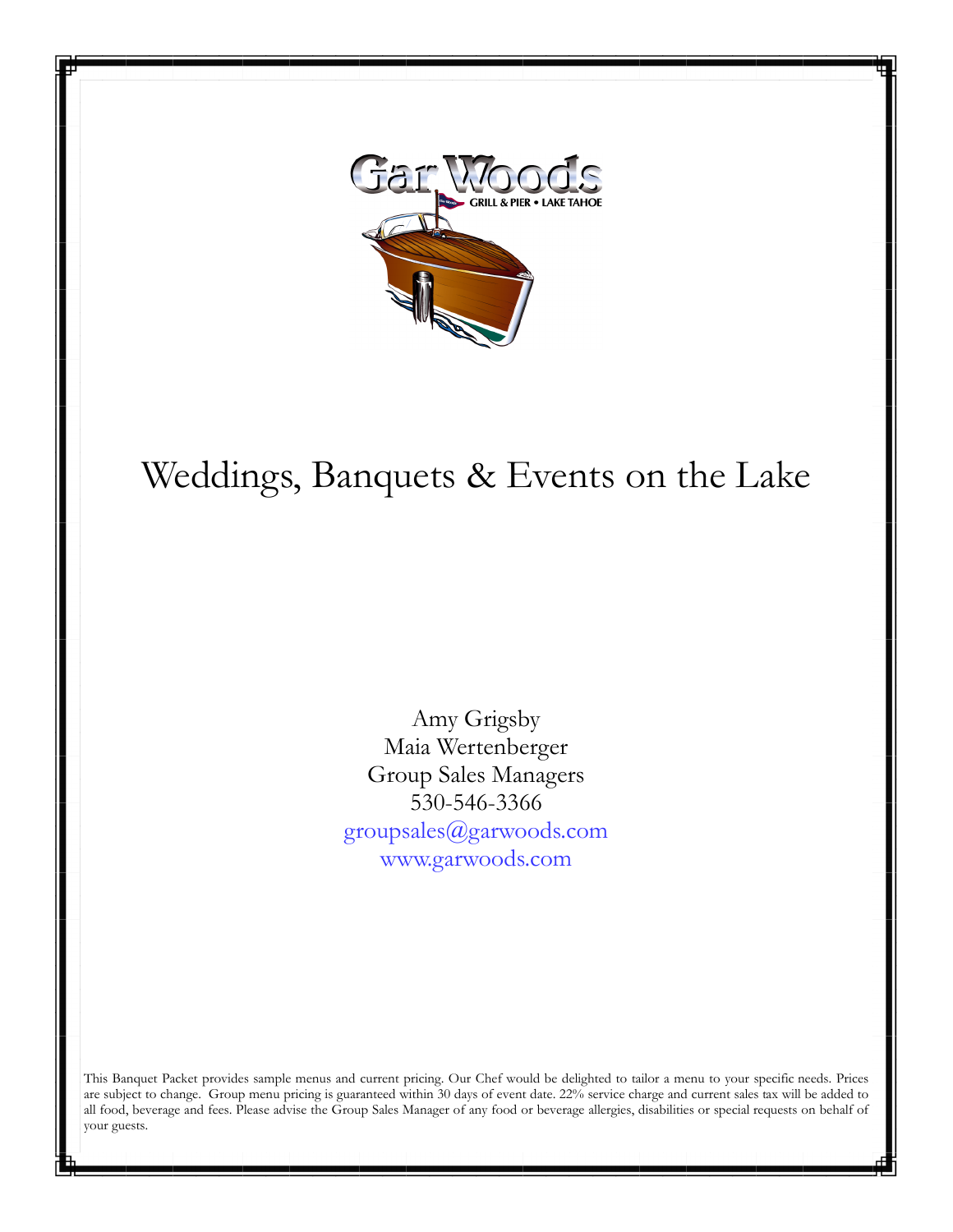# Welcome

We would like to welcome you and introduce you to Gar Woods Grill and Pier, as well as our three other Lake Tahoe area restaurants, Riva Grill, Caliente, and Bar of America, and recently opened, Sparks Water Bar. Following is a description of each venue. It would be our pleasure to host your wedding, rehearsal dinner, social occasion or corporate lunch/dinner.

**Gar Woods** & **Riva Grill** each showcase the nostalgic ambiance of Tahoe's classic wooden boat era and are home to the famous "Wet Woody"®, a drink that must be experienced. With over 3 million sold, you'll be in good company! At both lakefront locations, the entire restaurant may be reserved for groups of up to 400 (date and weather restrictions apply). Upstairs private rooms with balconies are available year-round. Gar Woods can accommodate groups of up to 166 in combined rooms or smaller parties may reserve just one room. Riva Grill can accommodate groups of up to 220 upstairs.

**Gar Woods** is located on the north shore of Lake Tahoe in picturesque Carnelian Bay and is also accessible by boat utilizing our deep water, 130-foot pier. Private banquet rooms with floor-to-ceiling windows offer dramatic, sweeping lake views. The larger "Riva Room" and the smaller "Caliente Room"- joined by a central foyer- feature knotty pine exposed beam ceilings and hickory and wicker chairs, reminiscent of Old Tahoe.

**Riva Grill** is located in South Lake Tahoe and incorporates rich mahogany exposed beam ceilings, artistic lights and skylights into a contemporary design that brings all the beauty of Tahoe indoors through floor-to-ceiling windows. (For information, please contact Riva Grill Group Sales at 530-542-2600.)

**Caliente** is located in Kings Beach on Lake Tahoe's north shore and is beautifully appointed with an upscale, Southwestern flair. The large rooftop deck and Palapa bar are popular spots in the summer where you can sip a handmade margarita or our famous signature drink, the ChupaCabra. The entire restaurant may be reserved for special events. (For information, please contact Gar Woods Group Sales, 530-546-3366).

**Bar of America®** is located in historic downtown Truckee. Bar of America's dining room provides a warm and inviting setting offering the perfect space for a party for up to 45 guests, or the entire bar and restaurant may be reserved for larger events. (For information, please contact Bar of America at 530-587-2626).

**Sparks Water Bar** is our stunning new restaurant and the Nevada "Home of the Wet Woody®". Opened in August 2021, the restaurant comprises two floors of the waterfront of the Sparks Marina. The second floor features private rooms and a wrap-around balcony with views of the Sierra Nevada mountains and Reno's sparkling lights. (For information, please contact Sparks Water Bar at 775-351-1500).

**In 2022 we are celebrating Gar Woods' 34th Anniversary, Riva Grill's 24th Anniversary, Caliente's 15th Anniversary, and 10 years with Bar of America in our restaurant family. Bar of America will also celebrate its 48th year in business!** 

Table of Contents

| The Gar Woods Story                     | Page 3  |
|-----------------------------------------|---------|
| Full Lunch & Dinner Menus               | Page 4  |
| Plated Group Menus                      | Page 6  |
| Buffet Menus (for groups of 60 or more) | Page 11 |
| Hors D'oeuvres                          | Page 15 |
| Desserts, Bars & Late Night Ideas       | Page 16 |
| Wine List                               | Page 17 |
| Bar List                                | Page 18 |
| <b>General Policies</b>                 | Page 20 |
| Rates & Additional Charges              | Page 22 |
| Directions                              | Page 23 |
| Recommended Vendors                     | Page 24 |
|                                         |         |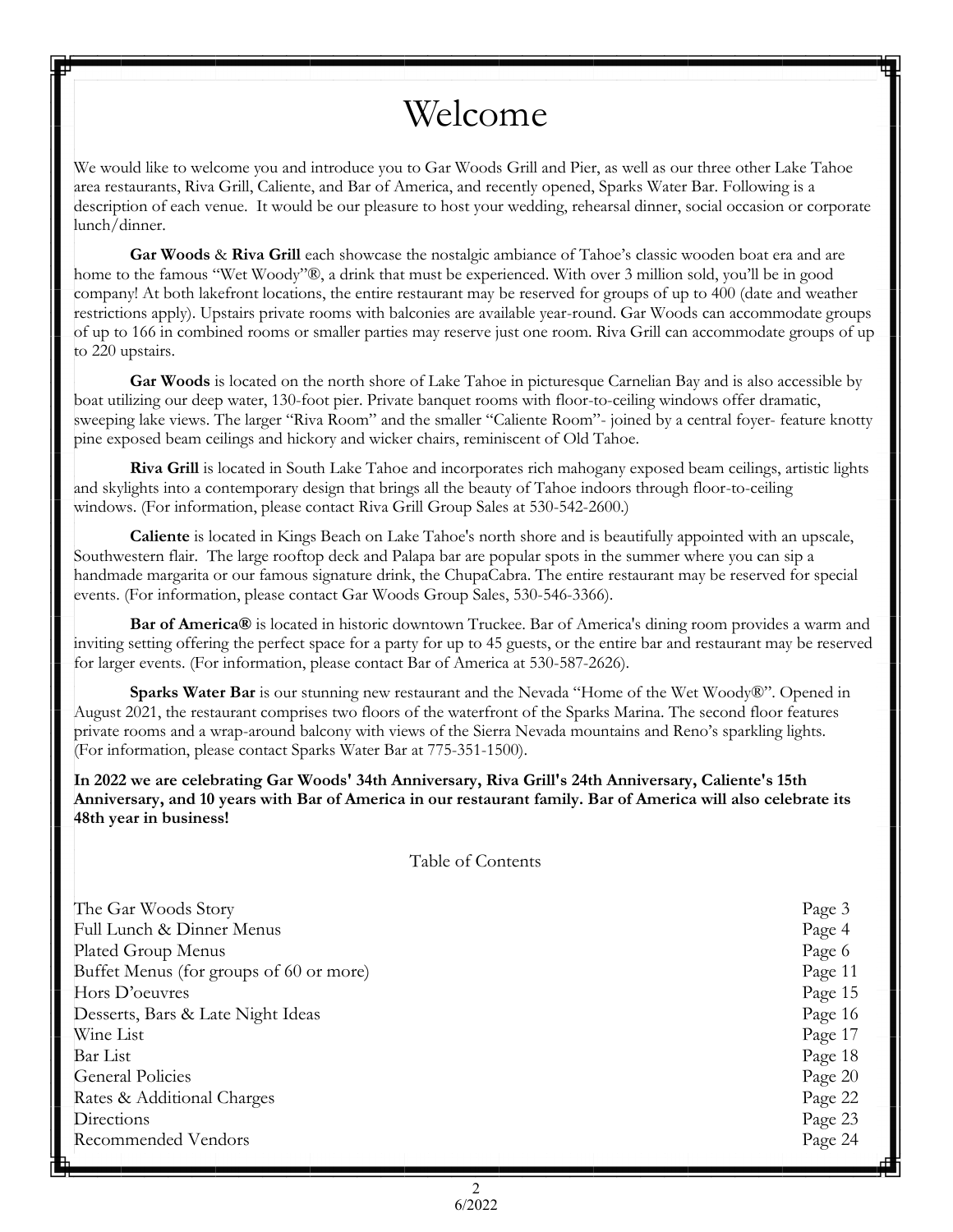# The Gar Woods Story

Garfield Wood did as much for the sport of boating as any single individual in history. He was a noted engineer, industrialist and inventor, but perhaps he is most renown for his unique, sleek and handsome racing power and pleasure boats. In piloting the Gar Wood crafts through boating history, Gar Wood and his mechanic, Orlin Johnson, captured the British Harmsworth Trophy from 1920 through 1933. His quest for building the fastest power boat in the world came to pass in 1930 by piloting "Miss America X" to a new world's record of 102 miles per hour. That particular boat harnessed four supercharged Packard engines which produced some 6,400 horsepower!

In the early 1920s, Gar Wood developed a line of pleasure craft and runabouts that were an offshoot of his successful racing hulls. These elegant boats were produced through the 1940s, and featured beautiful mahogany exteriors, luxurious appointments, and powerful engines. They were created with the speed and reliability that made Gar Wood boats the premier crafts of pleasure boating. Several Gar Wood boats, originally delivered to Lake Tahoe in the early 1920's are still in superb condition and many of these boats can be seen from the pier at Gar Woods. These grand boats sporting around the lake are Wild Cat, ToTo, Challenger, Tamarack, Cheecog, Tallac, Hi-Ho, Aunt Lu, Hey There V, Tecolote, and Saga.

Gracious Carnelian Bay was a popular spot for boat racing and recreational boating in the 1930s and 1940s. It seems only fitting that the restaurant that bears the name "Gar Woods" be found on this particular spot on Lake Tahoe, close to the Sierra Boat Company.

Carnelian Bay (originally "Cornelian Bay"), named in 1860 for the Chalcedony (semi-precious yellow and red stones) found on its shoreline, has a background steeped in marine, resort and recreational history. In 1871, "Dr. Bourne's Hygienic Establishment" was constructed on the bay, promoting the rarefied, pure mountain air and hot and cold mineral springs at Carnelian Bay as the answer to healthful living. Dr. Bourne, a bit of an eccentric, tried to change the name of Lake Tahoe to "Lake Sanatoria" and professed that his greatest hope was to live to be a blooming century plant on the shores of the bay. However, he died in the mid-1880s, quite short of the 100 year mark— and of becoming a century plant.

By the spring of 1876, the Cornelian Bay Hotel had become a regular stop for the steamer "Governor Stanford." Excursionists combed the shoreline for carnelian stones and many opted to take Dr. Bourne's "water cure."

In 1889, Carnelian Bay was listed as one of Lake Tahoe's permanent settlements. A stage and wagon road running between Tahoe City and Hot Springs passed through Carnelian Bay, making it accessible by land as well as by water.

By 1896, three brothers by the name of Flick had acquired most of the Carnelian Bay land fronting the water. Their holdings included Dr. Bourne's old establishment, later known as the Carnelian Bay Hotel, the post office, general store, cottages and wharf. The brothers fished commercially on the lake until they sold their holdings in 1910, realizing a huge profit. The Carnelian Bay Improvement Company was founded and embarked on an extensive subdivision program, including a large hotel, inland harbor, streets and cottages. Water was piped in from a mountain spring; "gasoline buggies" bounced over the dirt roads; a market and store lent self-sufficiency to the bay; and the steamers "Tahoe" and "Nevada" seasonally took turns dropping off mail and supplies.

Today Carnelian Bay, embracing a curving sweep of shore on Lake Tahoe, is a gracious hostess with her captivating views. Time, of course, has changed the scope of the bay. The old hotel, which became the White House Restaurant, was burned to the ground in favor of the Carnelian House. In 1988 it became Gar Woods- a comfortable dining environment that captures the nostalgic ambiance of Tahoe's classic wooden boat era.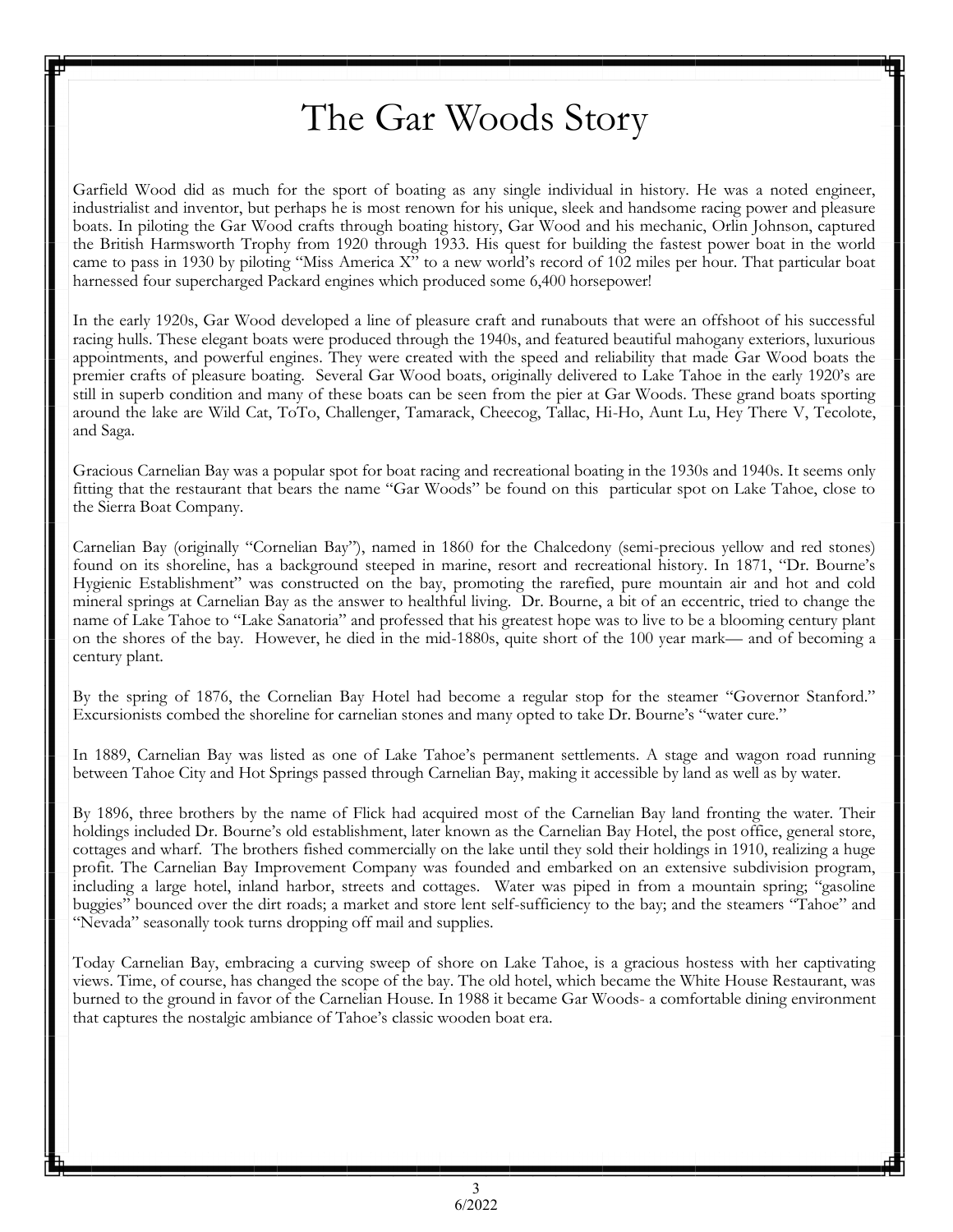# Full Lunch Menu

#### **Appetizers, Soups & Salads**

Zucchini Sticks Italian bread crumbs / parmesan cheese / ranch dressing

Barbeque Chicken Quesadilla fresh corn off the cob, jack cheese, poblano chili pesto, chipotle sour cream

Slider along the Pier three classic mini burgers / grilled onions / ketchup / mayo / pickles & lettuce (may add cheese or bacon)

Beer Battered Coconut Prawns mango mustard marmalade / grilled pineapple

Ahi Poke Tacos 3 crispy wonton tacos / mongo-ginger relish / unagi sauce / cabbage / wasabi-avocado cream

Steamed Clams white wine / garlic butter / garlic bread

Korean Short Rib Street Tacos sesame ginger kimchi / chipotle wasabi aioli / mango salsa / cilantro

Housemade Salt & Vinegar Potato Chips thin sliced russet potatoes / sea salt & vinegar seasoning / classic French onion dip

Dungeness Crab Cakes 2 cakes / stacked / avocado / Dijon horseradish aioli / cucumber dill salad / basil oil

French Onion Au Gratin gruyere / grated asiago / sourdough croutons

Shrimp & Lobster Bisque lobster cream / rock shrimp / sherry

House Salad fresh spring greens / roasted red pepper vinaigrette / feta cheese / sugar crisp walnuts

Caesar Salad (add grilled chicken, salmon or shrimp) romaine / classic garlic-lemon dressing / asiago / sundried tomatoes / capers / crostini

Wedge Salad Iceberg lettuce / red onions / bacon / tomatoes / Point Reyes bleu cheese crumbles / bleu cheese dressing

#### **Deck Favorites - Salads**

Teriyaki Salmon Salad soy marinated King Salmon / arugula / avocado / Mandarin oranges / red bell peppers / cucumber lime dressing / crispy wonton strips

Tossed Cobb Salad blackened chicken / Roma tomatoes / bleu cheese / egg / bacon / avocado / olives / balsamic vinaigrette

Peppered Tenderloin & Blue Cheese Salad served chilled over mixed greens / Point Reyes blue cheese / roasted tomatoes / spiced walnuts / Granny Smith apple salad /balsamic vinaigrette

#### **The Gar Wood Grill**

Dungeness Crab Sandwich chilled Dungeness crab / grilled sourdough bread / lettuce / cheddar cheese

Great Scott Burger 8 oz. handmade classic / olive oil bun / mayo / tomato / lettuce / onion

Prime Rib French Dip slow roasted & thinly sliced / sweet french roll / gruyere / sautéed onions / horseradish cream

Filet BBQ Bacon Burger ground tenderloin of beef / bacon / cheddar / chipotle ranch / bbq sauce / onion ring

Southwest Beyond Burger 6 oz. Cajun spiced plant-based patty / iceberg / pico de gallo / avocado / roast poblano / garlic avocado aioli / rustic ciabatta

Grilled Fish Tacos grilled snapper / warm corn tortillas / cilantro-jicama slaw / guacamole / cilantro / pico de gallo– available blackened

Buffalo Chicken Sandwich buttermilk battered chicken thigh / tomato / lettuce / onion / buffalo sauce / blue cheese dressing / split top brioche bun

Grilled Ham & Cheese melted brie & smoked gouda cheese / black forest ham / house-made ginger-tomato jam / thick sliced brioche

Filet Mignon available for lunch 7 or 10 ounce / bacon wrapped filet / Point Reyes bleu cheese butter / crunchy french fries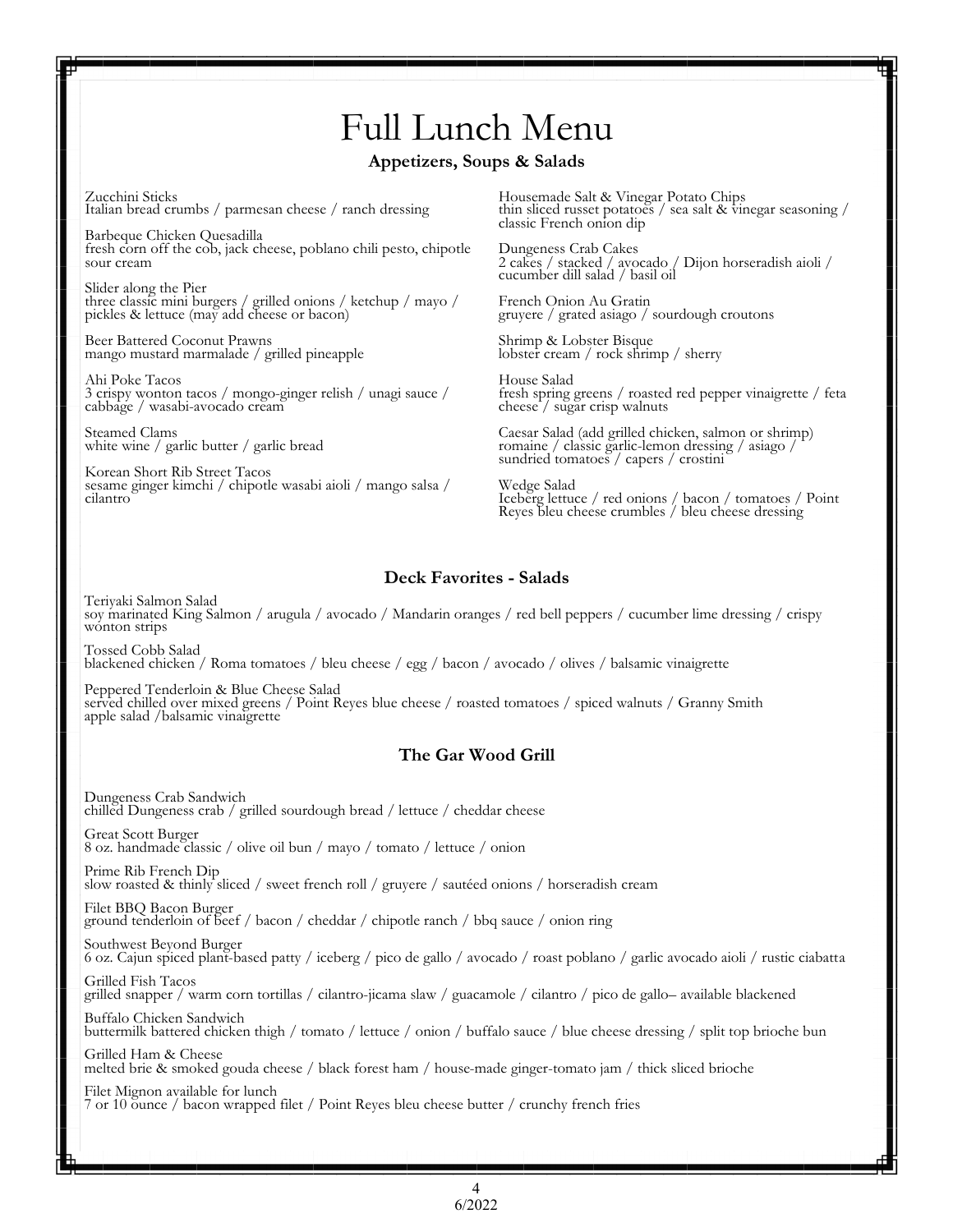# Full Dinner Menu

#### **Appetizers, Soups & Salads**

Lobster Deviled Eggs white truffle oil / lobster / scallion / Meyer lemon aioli

Ahi Poke Tacos 3 crispy wonton tacos / mongo-ginger relish / unagi sauce / cabbage / wasabi-avocado cream

Beer Battered Coconut Prawns mango mustard marmalade / grilled pineapple

Steamed Clams white wine / garlic butter / garlic bread

Crab Chili Relleno Pacific rock crab / corn off the cobb / sauce Diablo / avocado-tomato salsa / lime sour cream

Dungeness Crab Cakes 2 cakes / stacked / avocado / Dijon horseradish aioli / cucumber dill salad / basil oil

French Onion Au Gratin gruyere / grated asiago / sourdough croutons

Shrimp & Lobster Bisque lobster cream / rock shrimp / sherry

House Salad fresh spring greens / roasted red pepper vinaigrette / feta cheese / sugar crisp walnuts

Caesar Salad (add grilled chicken, salmon or shrimp) romaine / classic garlic-lemon dressing / asiago / sundried tomatoes / capers / crostini

Wedge Salad Iceberg lettuce / red onions / bacon / tomatoes / Point Reyes bleu cheese crumbles / bleu cheese dressing

#### **Entrées**

Fresh Hawaiian Seafood chef's choice of fresh Hawaiian fish / flown from the islands

Grilled Australian Lamb Chops 3 double-bone lamb chops / herbed feta polenta / steamed baby carrots and green beans / mint gremolata

Bone-In Pork Chop 12 oz. Berkshire pork chop / heirloom tomato gravy / hominy / Basque chorizo / green onions / steamed broccolini/ garlic mashed potatoes

Herb Roasted Chicken garlic mashed potatoes / broccolini / white wine rosemary jus

Bourbon Glazed King Salmon cranberry gouda cauliflower gratin / apple fennel slaw / shoestring sweet potatoes

Filet & Scampi 7 oz. bacon-wrapped filet mignon / garlic prawns / Point Reyes bleu cheese butter / garlic mashed potatoes

Filet Mignon 10 oz. bacon-wrapped / Point Reyes bleu cheese butter / red wine demi / garlic mashed potatoes Rib Eye char grilled certified Angus / garlic mashed / horseradish chive butter / herb roasted vegetables / buttermilk fried onions

Seared Diver Scallops

Dungeness Crab risotto / sautéed green beans / baby carrots / blood orange beurre blanc

Filet & Lobster 11 ounce lobster tail / 7 oz. bacon-wrapped filet / garlic mashed potatoes

Roasted Prime Rib oven roasted / garlic mashed potatoes / asparagus / horseradish cream

Conchiglie Pasta grilled chicken / pancetta / artichoke hearts / shell pasta / smoked gouda-cream Spanish Seafood Tagliarini

jumbo prawns / scallops / lobster claw / clams / Spanish chorizo / artichoke / roasted red pepper / saffron tomato cream

Kung Pao Tofu (v)- stir-fried bell peppers / broccolini & zucchini / fried tofu / shitake / sweet sticky rice / Kung Pao sauce

#### **Housemade Desserts**

Warm Chocolate Croissant Bread Pudding- Hoch's Family vanilla bean ice cream / Hershey's hot fudge / crème anglaise White Chocolate Snickers Cheesecake - graham cracker crust / Hershey's hot fudge / Snickers bar crumbles Mocha Crunch Ice Cream Cake - Hoch's Family chocolate and coffee ice cream / Oreo crust / hot fudge / Skor bar sprinkles Hoch's Family Creamery Vanilla Bean or Peppermint Stick Ice Cream Deep Fried Oreos - a la mode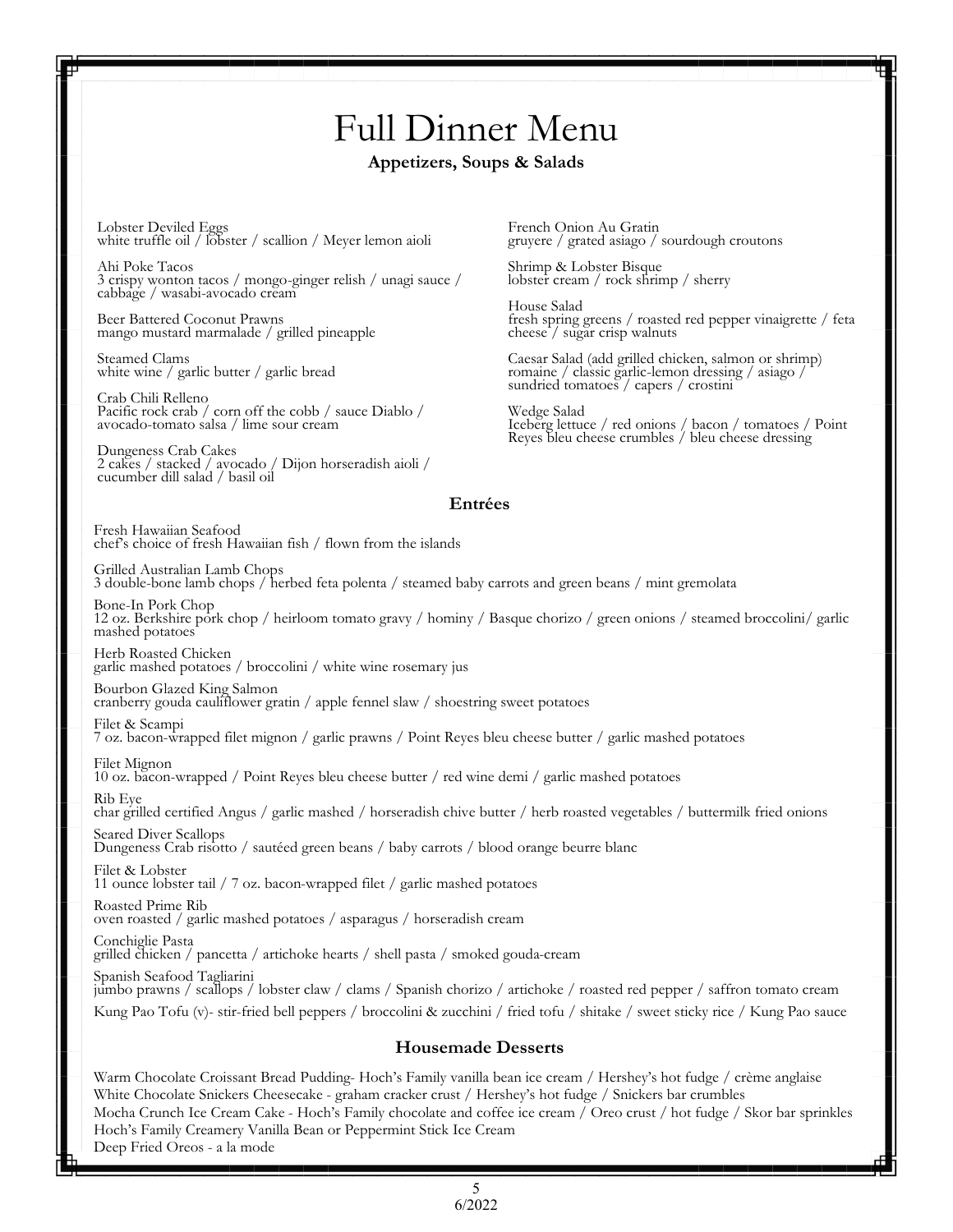# Alpine Lunch Menu

Gar Woods has prepared this menu for your review. Our chef would be delighted to tailor a menu to your specific needs.

### **Available before 3 pm 40 person maximum**

# ENTREES

Choice of:

### **Peppered Tenderloin & Bleu Cheese Salad**

served chilled, mixed greens, Point Reyes bleu cheese, roasted tomatoes, candied-spiced walnuts, Granny Smith apple salad & balsamic vinaigrette

### **Grilled Fish Tacos**

grilled snapper, warm corn tortillas, apple-jicama slaw, guacamole, cilantro & pico de gallo

#### **Grilled Chicken on Brioche**

Asiago pesto aioli, marinated roasted tomatoes & onions, on split top brioche with french fries

#### **Vegetarian/Vegan Options Available**

#### DESSERT

**Hoch's Family Creamery Vanilla Bean Ice Cream**  with fresh berries

\$42 per guest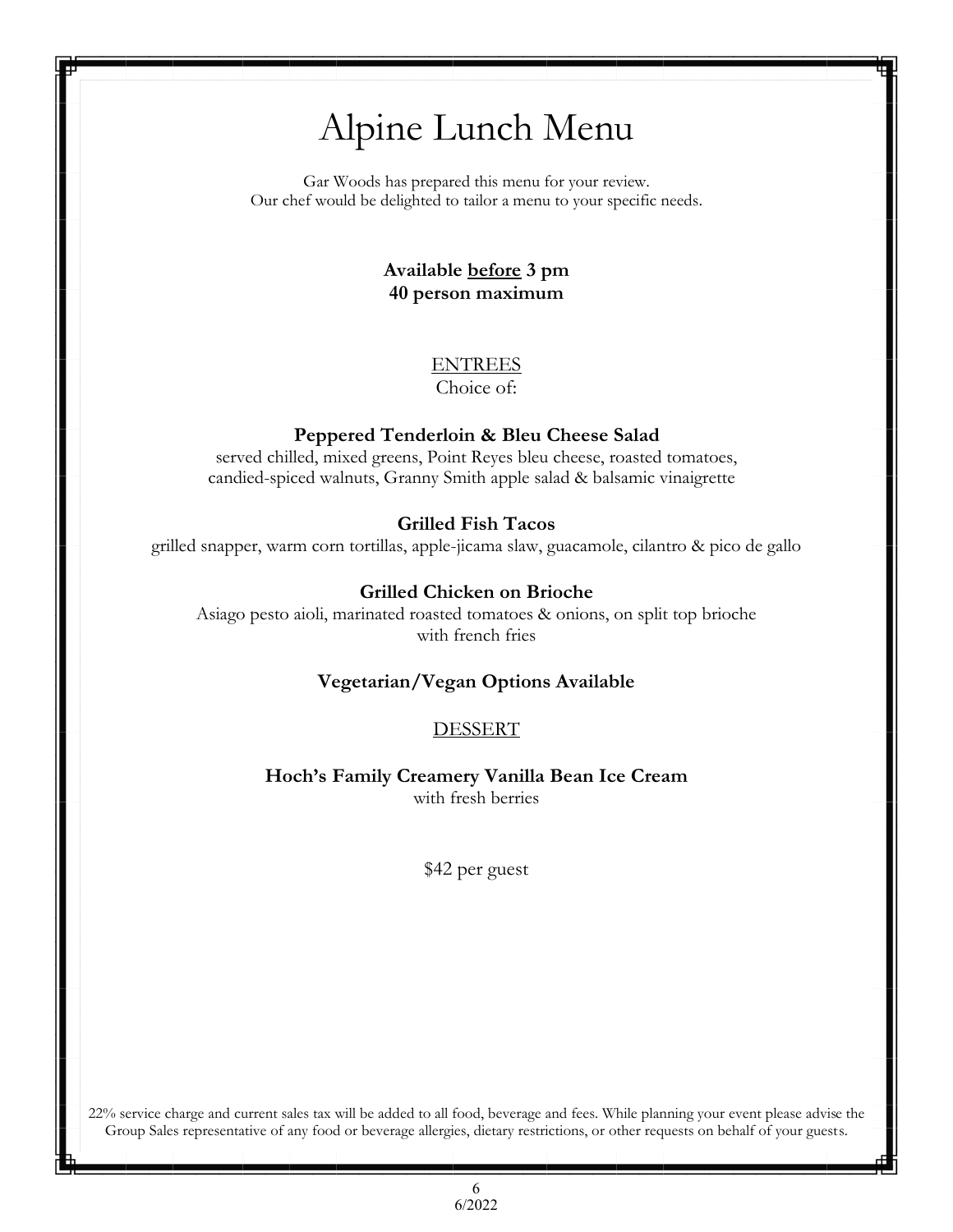# Heavenly Lunch Menu

Gar Woods has prepared this menu for your review. Our chef would be delighted to tailor a menu to your specific needs.

### **Available before 3 pm**

### SALAD

**House Salad**

fresh spring greens, red pepper vinaigrette, feta cheese & sugar crisp walnuts

#### **Artisan Breads**

#### ENTREES Choice of:

#### **Petite Filet Mignon**

7 oz. bacon wrapped filet with Point Reyes blue cheese butter, red wine demi, garlic mashed potatoes & asparagus

#### **Bourbon Glazed King Salmon**

cranberry cauliflower gratin, apple fennel slaw & shoestring sweet potatoes

#### **Herb Roasted Chicken**

garlic mashed potatoes, lemon zest broccolini & white wine rosemary jus

#### **Vegetarian/Vegan Options Available**

#### DESSERT

**Godiva Silk Torte**

Callebaut Belgian chocolate, graham cracker crust, toasted hazelnut, Grand Marnier raspberry compote

\$59 per guest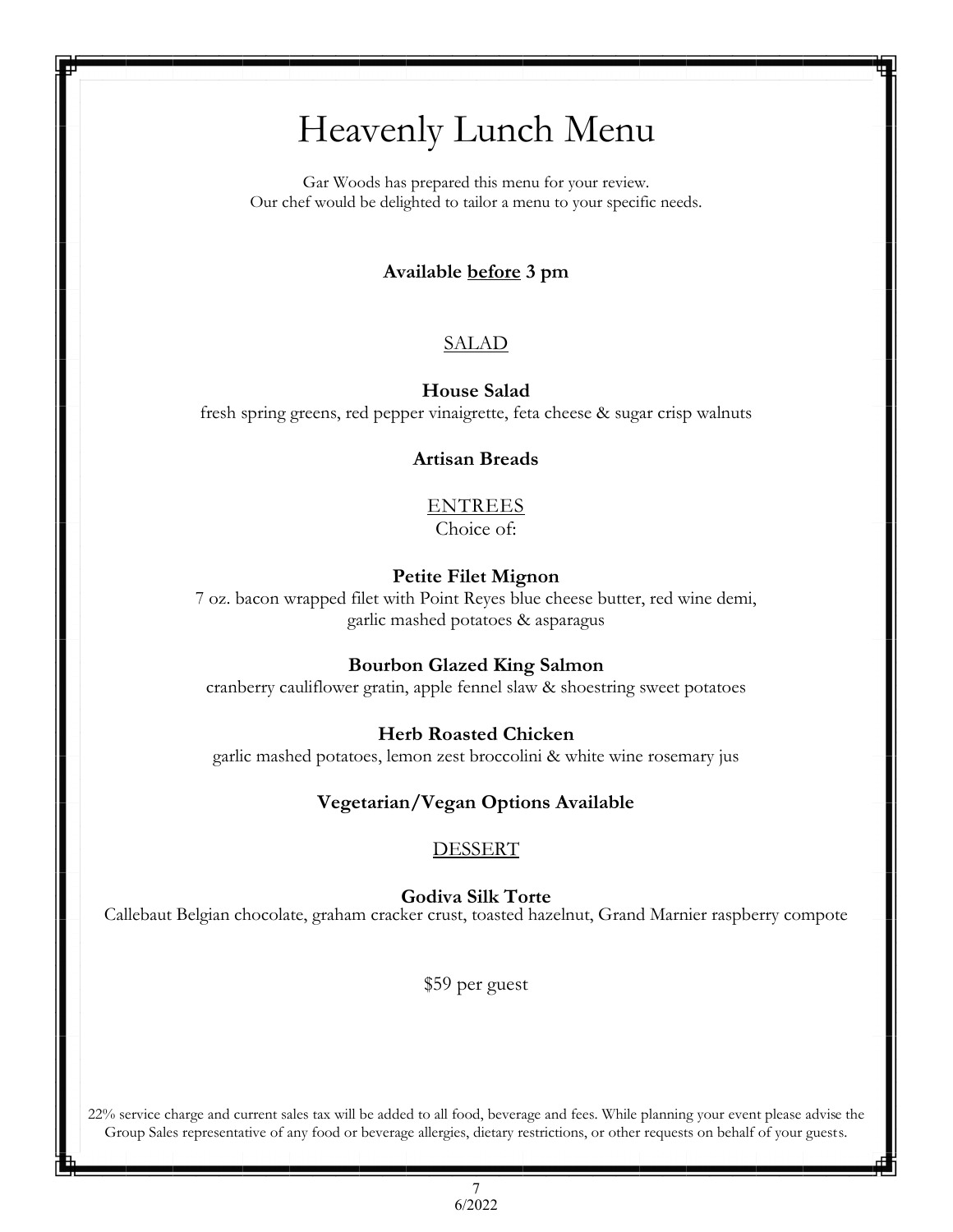# Sierra Menu

Gar Woods has prepared this menu for your review. Our chef would be delighted to tailor a menu to your specific needs.

### SALAD

# **House Salad** fresh spring greens, red pepper vinaigrette, feta cheese & sugar crisp walnuts

### **Artisan Breads**

ENTREES Choice of:

### **Grilled Berkshire Pork Tenderloin**

heirloom tomato gravy, hominy, Basque chorizo, green onions, steamed broccolini & garlic mashed potatoes

### **Bourbon Glazed King Salmon**

cranberry cauliflower gratin, apple fennel slaw & shoestring sweet potatoes

#### **Conchiglie Pasta**

shell pasta, grilled chicken, pancetta, smoked gouda, cream & artichoke hearts

### **Vegetarian/Vegan Options Available**

**DESSERT** 

#### **White Chocolate Snicker's Cheesecake**

graham cracker crust, Hershey's hot fudge, Snickers bar crumbles

\$69 per guest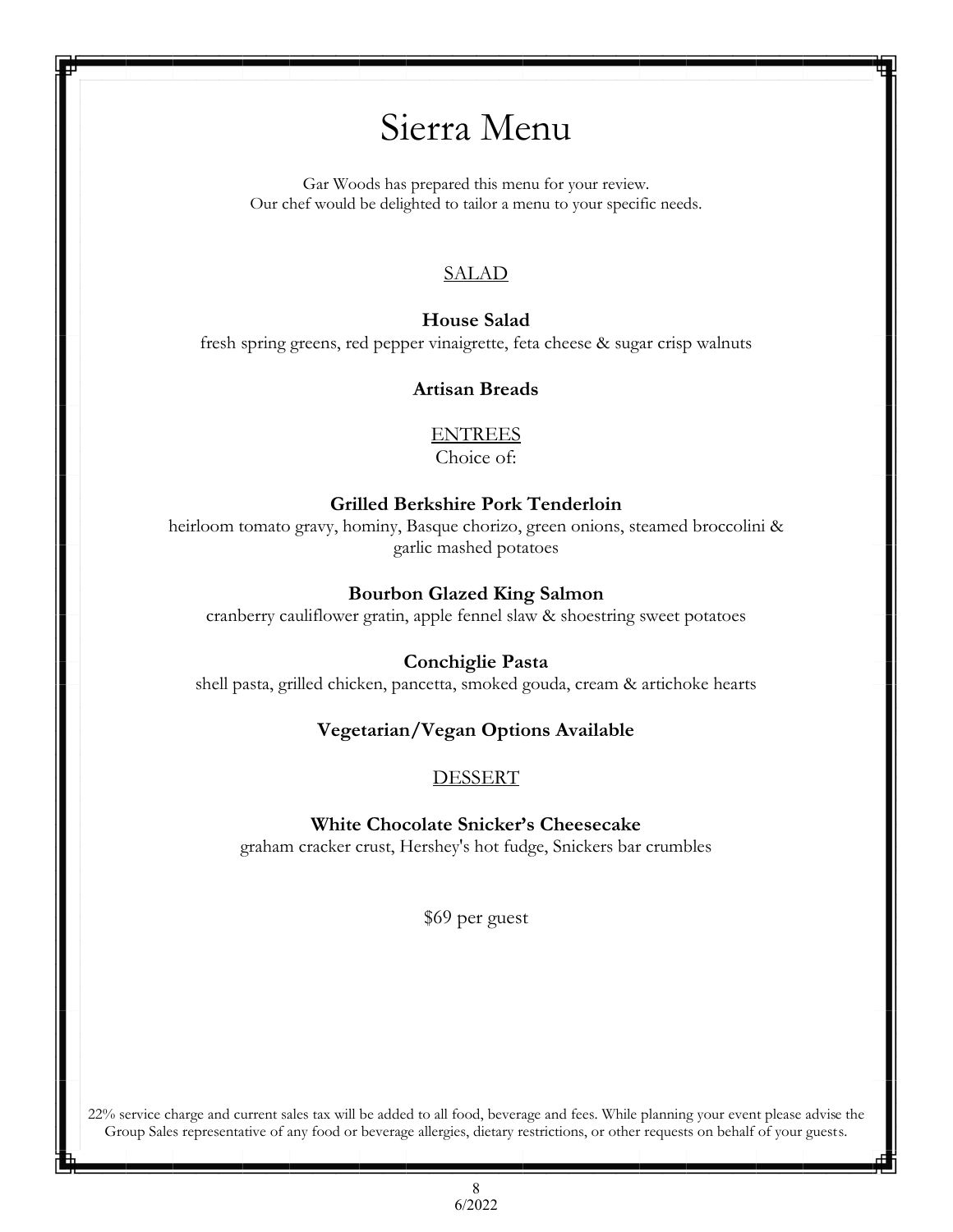# Sunset Menu

Gar Woods has prepared this menu for your review. Our chef would be delighted to tailor a menu to your specific needs.

# SALAD

# **House Salad** fresh spring greens, red pepper vinaigrette, feta cheese & sugar crisp walnuts

### **Artisan Breads**

ENTREES Choice of:

### **Filet Mignon**

bacon wrapped filet with Point Reyes bleu cheese butter, red wine demi, garlic mashed potatoes & asparagus

### **Sesame Crusted Hawaiian Ahi**

Seared rare with pineapple fried rice, marinated cucumber, broccolini & Thai chili buerre blanc

### **Herb Roasted Chicken**

lemon zest broccolini, white wine rosemary jus & garlic mashed potatoes

### **Vegetarian/Vegan Options Available**

DESSERT

**Godiva Silk Torte**

Callebaut Belgian chocolate, graham cracker crust, toasted hazelnut, Grand Marnier raspberry compote

\$79 per guest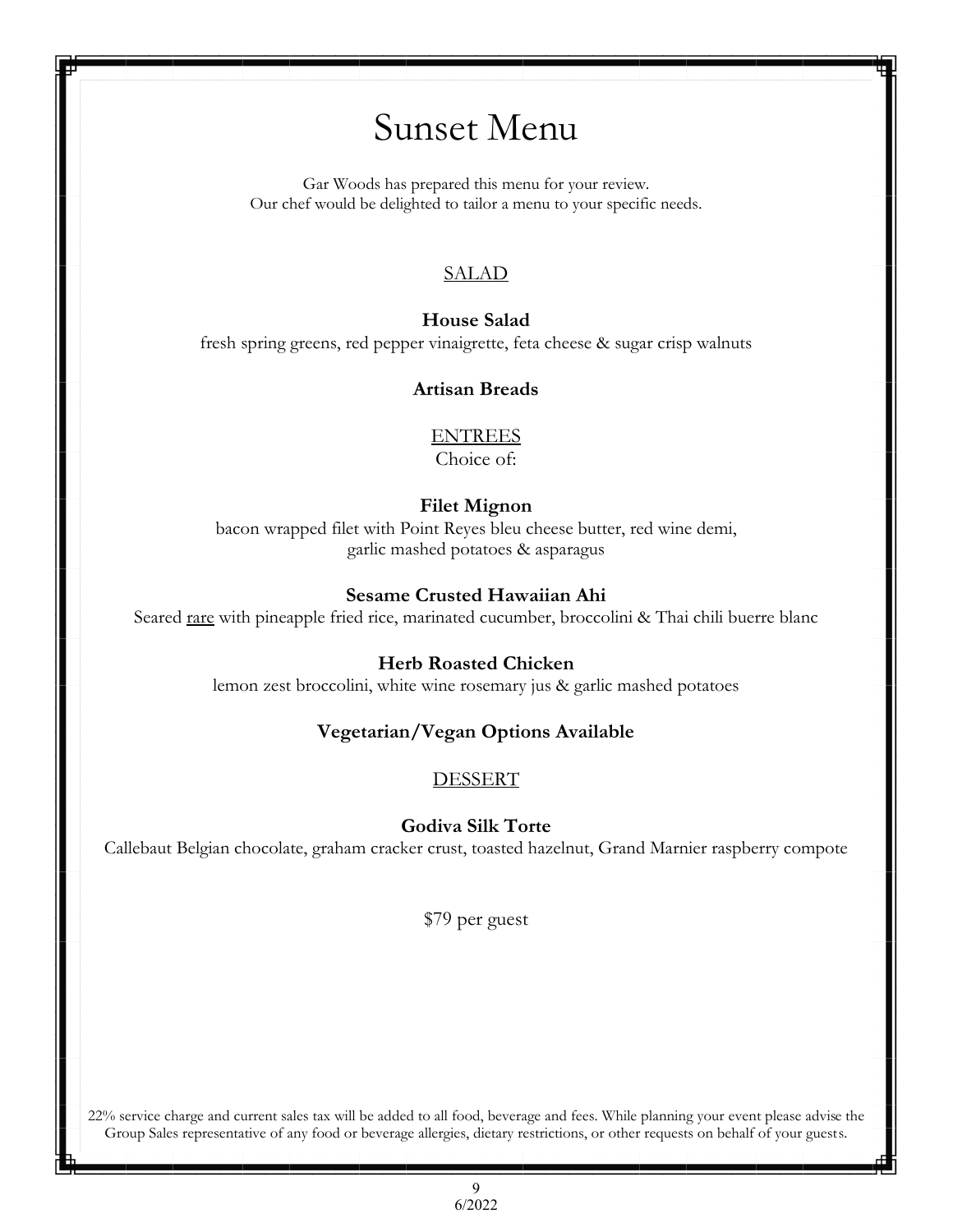# Emerald Menu

Gar Woods has prepared this menu for your review. Our chef would be delighted to tailor a menu to your specific needs.

### SALAD

### **Caesar Salad**

tossed romaine, classic garlic-lemon dressing, asiago, sundried tomatoes, capers & crostini

#### **Artisan Breads**

# ENTREES

Choice of:

# **Grilled Australian Lamb Rack**

3 double bone chops, herb-feta polenta, asparagus, mint gremolata

#### **Fresh Hawaiian Seafood**

fresh Hawaiian fish, flown in from the islands

or

**Pistachio Crusted Halibut**– seasonally available

#### **Filet Oscar**

bacon wrapped filet topped with fresh Dungeness crab & sauce béarnaise, garlic mashed potatoes & asparagus

#### **Vegetarian/Vegan Options Available**

#### DESSERT

**Mocha Crunch Ice Cream Cake** Hoch's Family Creamery chocolate & coffee ice cream, Oreo crust, Hershey's hot fudge & Skor bar sprinkles

\$89 per guest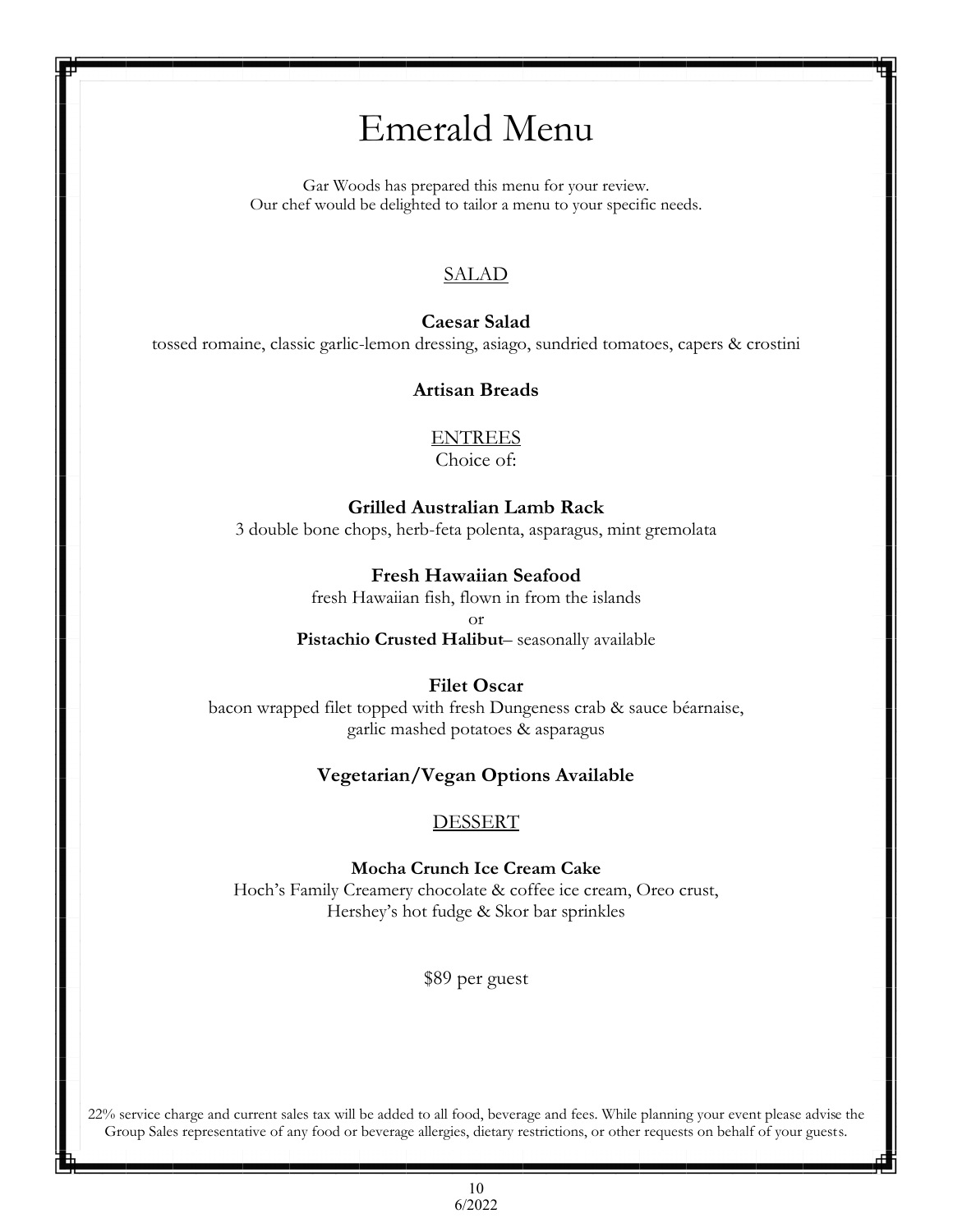# Riva Buffet

Gar Woods has prepared this menu for your review. Our chef would be delighted to tailor a menu to your specific needs.

60 person minimum required

### **SALADS**

**Caesar Salad**

tossed romaine, classic garlic-lemon dressing, asiago, sundried tomatoes, capers & crostini

#### **House Salad**

fresh spring greens with red pepper vinaigrette, feta & candied nuts

#### **Artisan Breads**

### ENTREES

#### **Chicken Piccata**

mushrooms, capers & lemon-butter sauce and garlic mashed potatoes

#### **Hawaiian Swordfish**

pan seared, roasted corn & artichoke orzo and sweet chili lime butter

#### **Fresh Mixed Vegetables**

#### CARVING STATION

**Slow Roasted New York Strip** rum peppercorn demi

\$75 per guest

(a la carte dessert course available - please refer to page 16)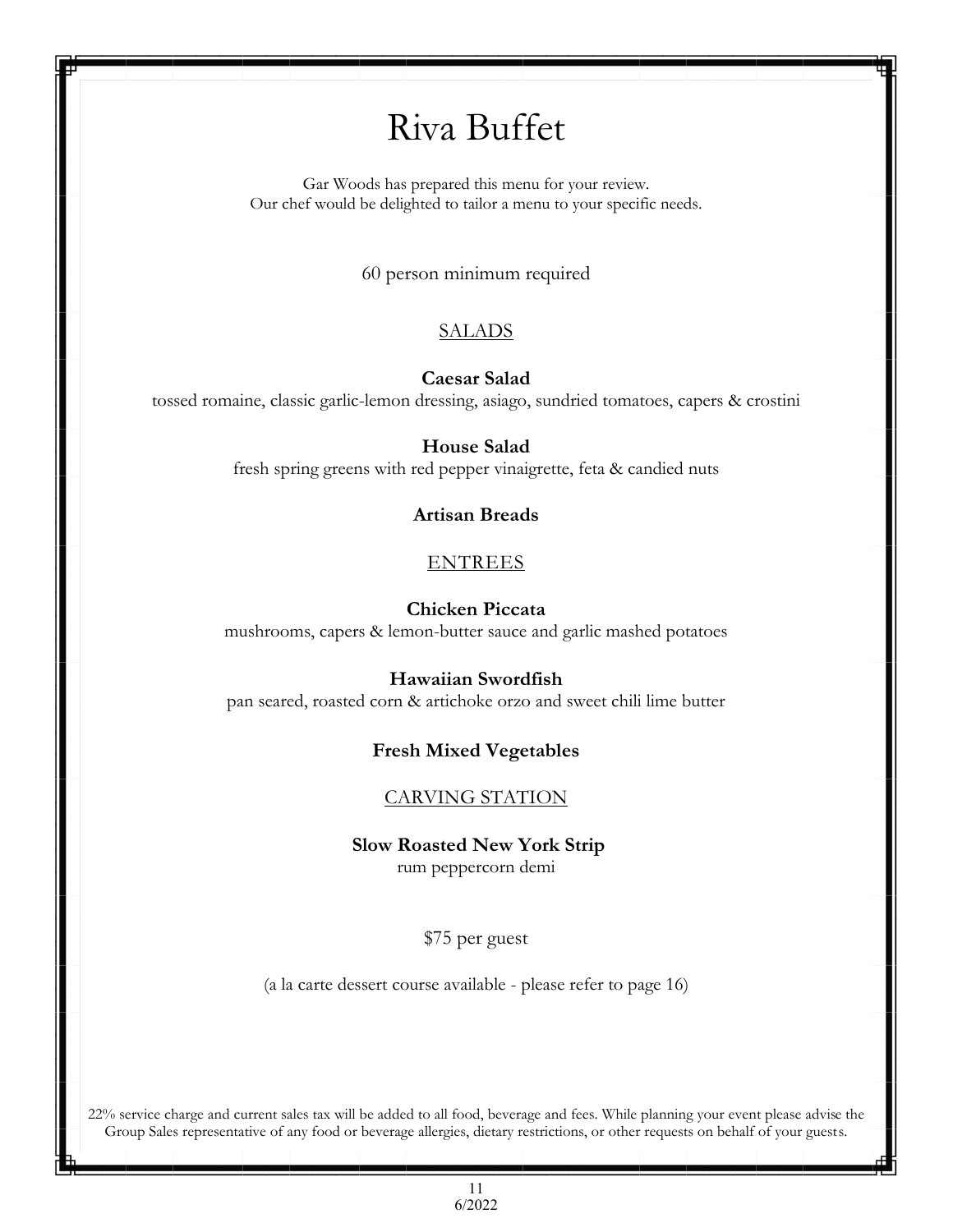# Gar Woods Buffet

Gar Woods has prepared this menu for your review. Our chef would be delighted to tailor a menu to your specific needs.

60 person minimum required

# STARTERS

**Caesar Salad**

tossed romaine, classic garlic-lemon dressing, asiago, sundried tomatoes, capers & crostini

#### **Cranberry Apple Spinach Salad**

spinach, cranberries, Granny Smith apple, candied walnuts & balsamic vinaigrette

#### **Artisan Breads**

### ENTREES

#### **Herb Roasted Chicken**

lemon zest broccolini, white wine rosemary jus & garlic mashed potatoes

#### **Bourbon Glazed King Salmon**

cranberry cauliflower gratin, apple fennel slaw & shoestring sweet potatoes

#### **Grilled Pork Tenderloin**

heirloom tomato gravy, hominy, Basque chorizo, green onions & garlic mashed potatoes

#### **Fresh Mixed Vegetables**

### CARVING STATION

**Slow Roasted Prime Rib**  creamy horseradish & cabernet au jus

#### \$85 per guest

(a la carte dessert course available - please refer to page 16)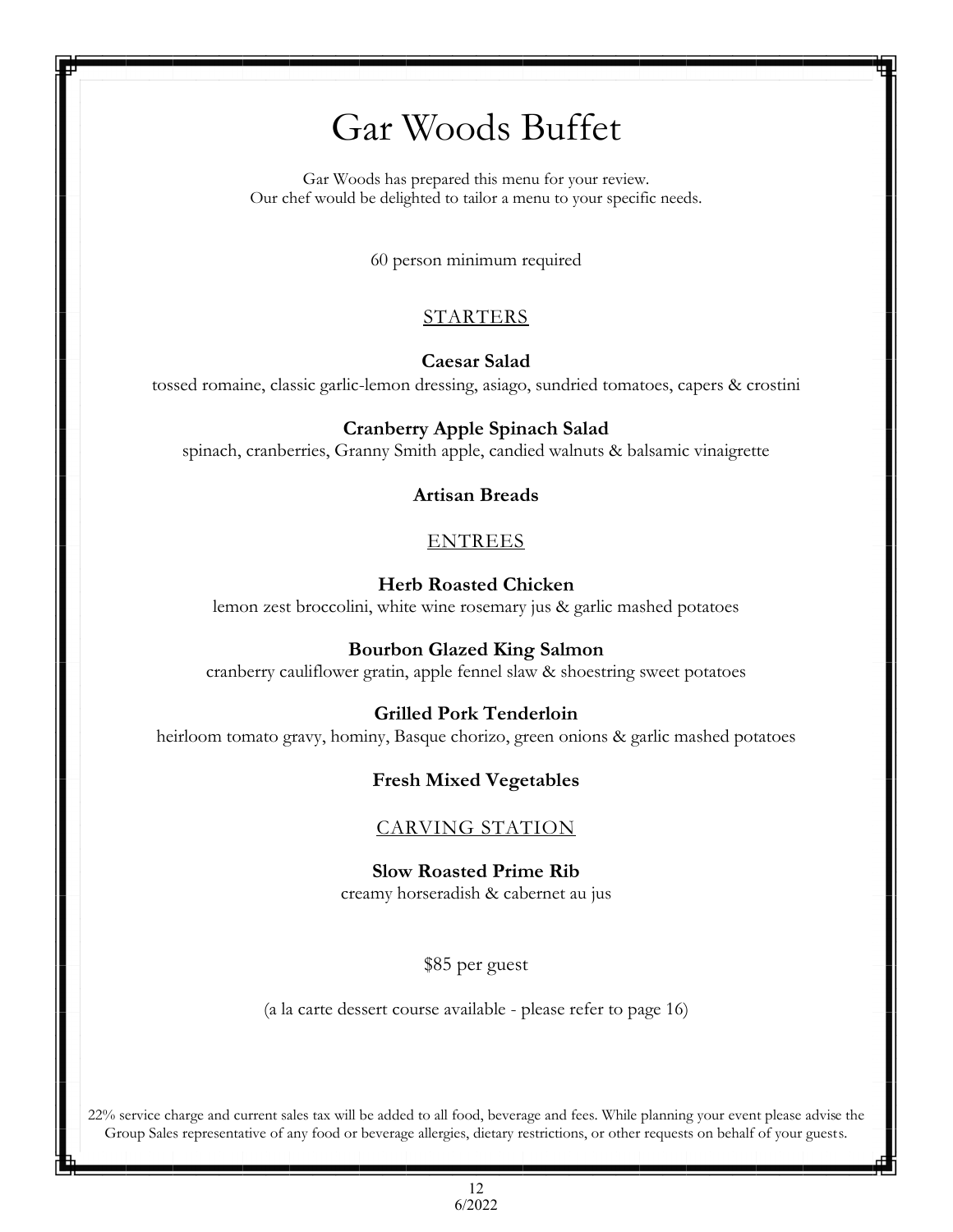# Lake Tahoe Buffet

Gar Woods has prepared this menu for your review. Our chef would be delighted to tailor a menu to your specific needs.

60 person minimum required

#### SEAFOOD & SALADS

#### **Iced Jumbo Prawns**

**Caprese Salad**  heirloom tomatoes, fresh mozzarella, basil, olive oil & balsamic reduction

#### **Petite Wedge Salad**

iceberg lettuce, red onions, bacon, tomatoes, Point Reyes bleu cheese crumbles, bleu cheese dressing

#### **Artisan Breads**

#### ENTREES

#### **Lobster Stuffed Ravioli**

lobster ravioli, jumbo prawns, wild mushrooms, roasted red pepper, grape tomatoes, fennel tarragon pesto & Asiago

#### **Grilled Australian Lamb Rack**

herb-feta mashed potatoes, mint gremolata

#### **Fresh Hawaiian Seafood**

fresh Hawaiian fish, flown in from the islands

#### **Fresh Mixed Vegetables**

#### CARVING STATION

### **Roast Tenderloin of Beef**

sauce bearnaise

#### \$95 per guest

(a la carte dessert course available – please refer to page 16)

22% service charge and current sales tax will be added to all food, beverage and fees. While planning your event please advise the Group Sales representative of any food or beverage allergies, dietary restrictions, or other requests on behalf of your guests.

> 13 6/2022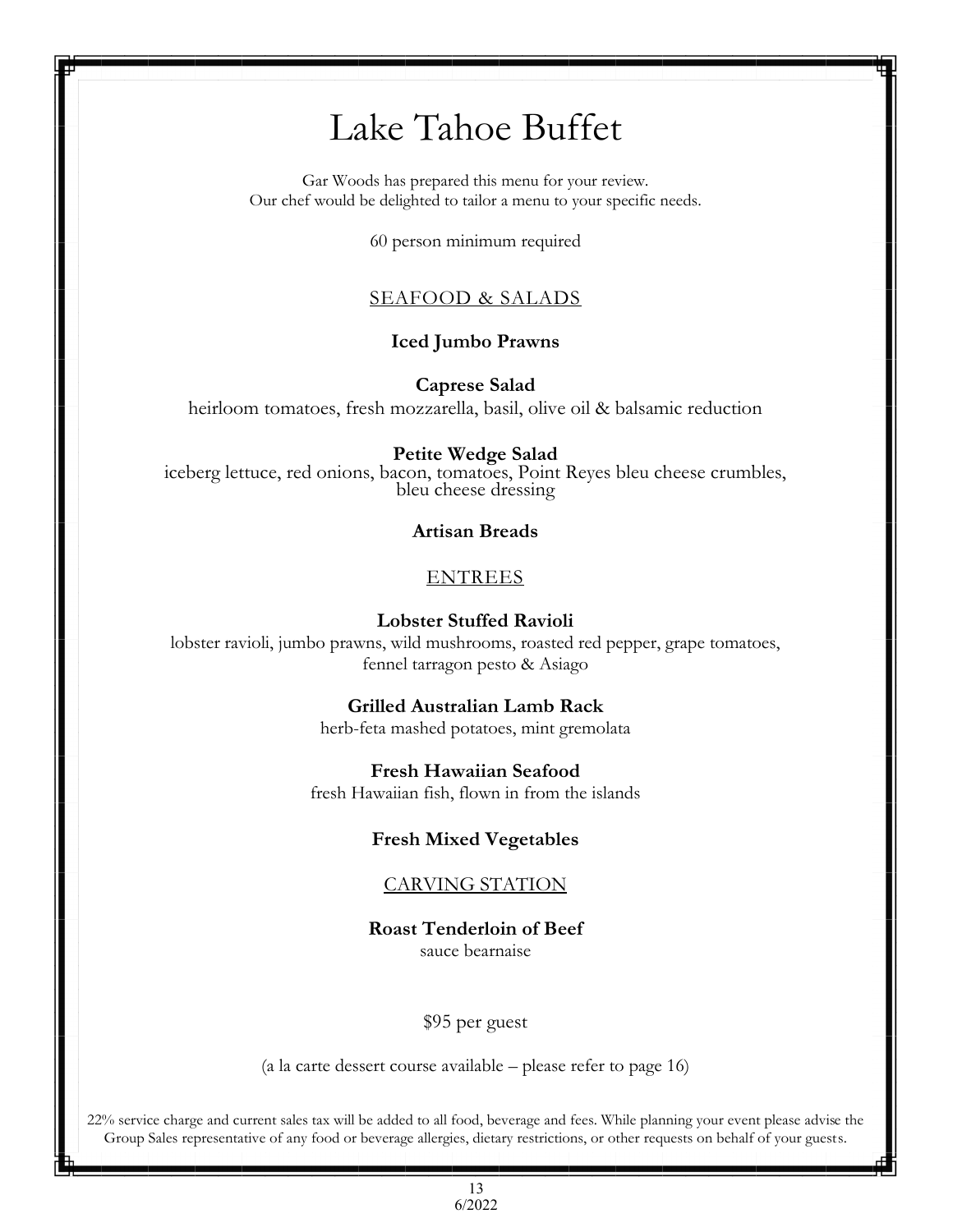# Buffet Brunch On The Lake

*Riva Grill* Gar Woods has prepared this menu for your review. Our chef would be delighted to tailor a menu to your specific needs.

*Buffet #3* 60 person minimum required

# *Appetizers*  **Spring Salad** SALADS **Fresh Fruit Display**

*Tequila Smoked Salmon* fresh spring greens, red pepper vinaigrette, feta cheese & sugar crisp walnuts

# *Alaskan King Crab Legs* SEAFOOD

 **Lobster Deviled Eggs** *Salads & Pasta* truffle oil, lobster, scallion & Meyer-lemon aioli *Tossed Caesar Salad* egg, capers, onions & crackers *Penne Pasta, Artichoke and Tomato Salad* **Iced Jumbo Prawns** *Fresh Spring Greens with Honey-Tarragon Vinaigrette & Candied Pe-***Smoked Salmon Platter** cocktail sauce

# **BREAKFAST**

1 Marnier French<br>Bacon & Sausage *Grilled Filet of Salmon* **Country Potatoes Eggs Benedict Grand Marnier French Toast**

# *mango beurre blanc & basmati rice* CARVING STATION

 $S$ low Roasted Prime Rib *mint jus & garlic mashed potatoes* Creamy horseradish & cabernet au jus

**BAKERY** *<u>Croissants & Fresh Bagels</u> Assorted Fresh Mixed Vegetables* **Coffee Cake Assorted Desserts**

**BEVERAGES** *Slow Roasted Prime Rib &Honey Baked Ham* **Fresh Juices, Coffee & Tea**

*creamy horseradish & cabernet au jus* \$75 per guest

Available for an Additional Charge Bloody Mary Bar / Mimosa Bar / Wet Woody® Bar / Trader Vic's® Mai Tai Bar

*\$ 47.90 Per Person* 22% service charge and current sales tax will be added to all food, beverage and fees. While planning your event please advise the Group Sales representative of any food or beverage allergies, dietary restrictions, or other requests on behalf of your guests.

> 14 6/2022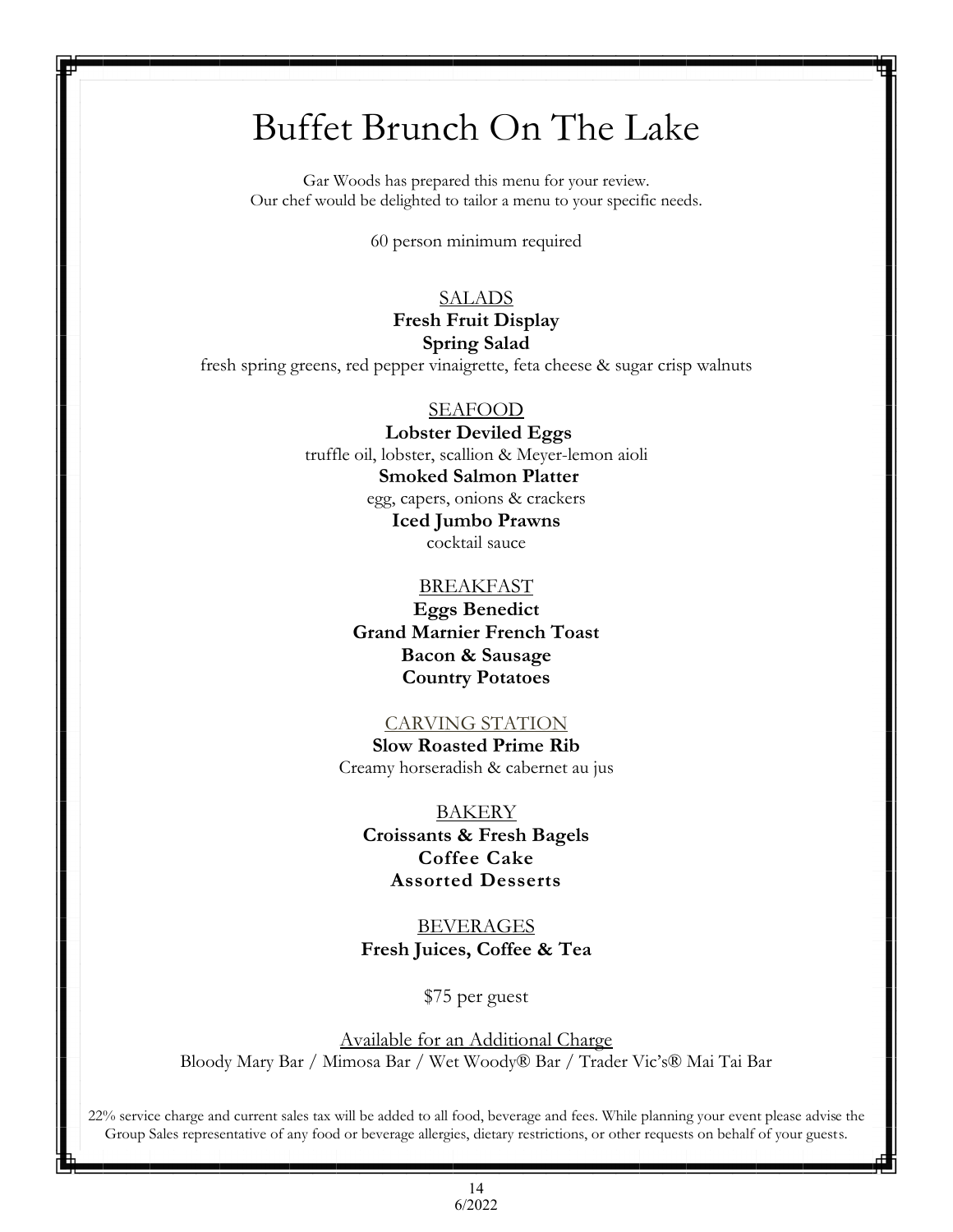# Banquet Hors D'oeuvres

| Cold Passed Hors D'oeuvres (Minimum of 20 pieces per order)                                                                                                                              | Per Piece                 |
|------------------------------------------------------------------------------------------------------------------------------------------------------------------------------------------|---------------------------|
| Ahi Poke & Wasabi Cream Wontons - soy glaze                                                                                                                                              | $$6-$                     |
| Antipasto Skewers - mozzarella, kalamata olive, roasted tomato, basil vinaigrette                                                                                                        | $$5-$                     |
| Lobster Deviled Eggs - lobster, white truffle oil, Tobiko, scallion, and Meyer lemon aioli                                                                                               | $$7-$                     |
| Shrimp Ceviche Tostadas - guacamole & mango salsa                                                                                                                                        | $$6-$                     |
| Sliced Beef Tenderloin Crostini - blueberry stilton cheese, roasted tomato, basil, balsamic reduction                                                                                    | $$6-$                     |
| Sliced Beef Tenderloin Tostadas - salsa, peppers, avocado & chimichurri                                                                                                                  | $$6-$                     |
| Smoked Salmon on slice of Cucumber- dill caper sour cream                                                                                                                                | $$6-$                     |
| Tomato Portobello Bruschetta - feta cheese and balsamic reduction on sourdough crostini                                                                                                  | $$5-$                     |
| Hot Passed Hors D'oeuvres (Minimum of 20 pieces per order)                                                                                                                               |                           |
| Bacon Wrapped Dates - bleu cheese stuffed                                                                                                                                                | $$5-$                     |
| Bacon Wrapped Diver Scallops - honey mustard sauce                                                                                                                                       | \$7-                      |
| Bacon Wrapped Shrimp Stuffed Jalapeños                                                                                                                                                   | $$6-$                     |
| Barbequed Chicken Quesadilla                                                                                                                                                             | $$5-$                     |
| Chili Grilled Shrimp Skewers - sweet Thai chili sauce                                                                                                                                    | $$6-$                     |
| Coconut Beer Battered Prawns - mango mustard marmalade                                                                                                                                   | $$6-$                     |
| Crab, Macadamia Nut & Mango Wontons - sweet Thai chili sauce                                                                                                                             | \$7-                      |
| Dungeness Crab Cakes - Dijon horseradish aioli, cucumber dill salad                                                                                                                      | $$7-$                     |
| Dungeness Crab Toasts Au Gratin - smoked gouda                                                                                                                                           | \$7-                      |
| Lamb Chop Lollipops - balsamic reduction                                                                                                                                                 | $$7-$                     |
| Thai Meatballs - sweet Thai chili sauce                                                                                                                                                  | $$6-$                     |
| <b>Placed Hors D'oeuvre Stations</b>                                                                                                                                                     |                           |
| Artisan Cheese Display - tiers of fine cheeses, hummus, warm baked brie, baguettes, crackers,<br>bread sticks, fresh berries & grapes (large serves 100 guests / small serves 50 guests) | \$475 large / \$375 small |
| Heirloom Caprese Stack - heirloom tomato, fresh mozzarella, basil, olive oil & balsamic reduction                                                                                        | \$6 each                  |
| Smoked Salmon Platter - egg, capers, onions & crackers                                                                                                                                   | \$295 platter             |
| Iced Jumbo Prawns - cocktail sauce (serves 50-60 guests, approx. 2 per person)                                                                                                           | $$495$ bowl               |
| Alaskan King Crab Legs - lemons and drawn butter                                                                                                                                         | market price              |
| Heavy Hors D'oeuvre Chef Carving Stations                                                                                                                                                |                           |
| Slow Roasted Prime Rib - cabernet au jus, creamy horseradish & artisan rolls (serves 40-45)                                                                                              | \$500                     |
| Roast Tenderloin of Beef - sauce bearnaise & artisan rolls (serves 25-30)                                                                                                                | \$450                     |
| Roast Turkey Breast - white wine turkey jus, cranberry apple relish & artisan rolls (serves 50-60)                                                                                       | \$295                     |
| Mango Glazed Ham - grilled pineapple relish & artisan rolls (serves 50-60)                                                                                                               | \$225                     |
|                                                                                                                                                                                          |                           |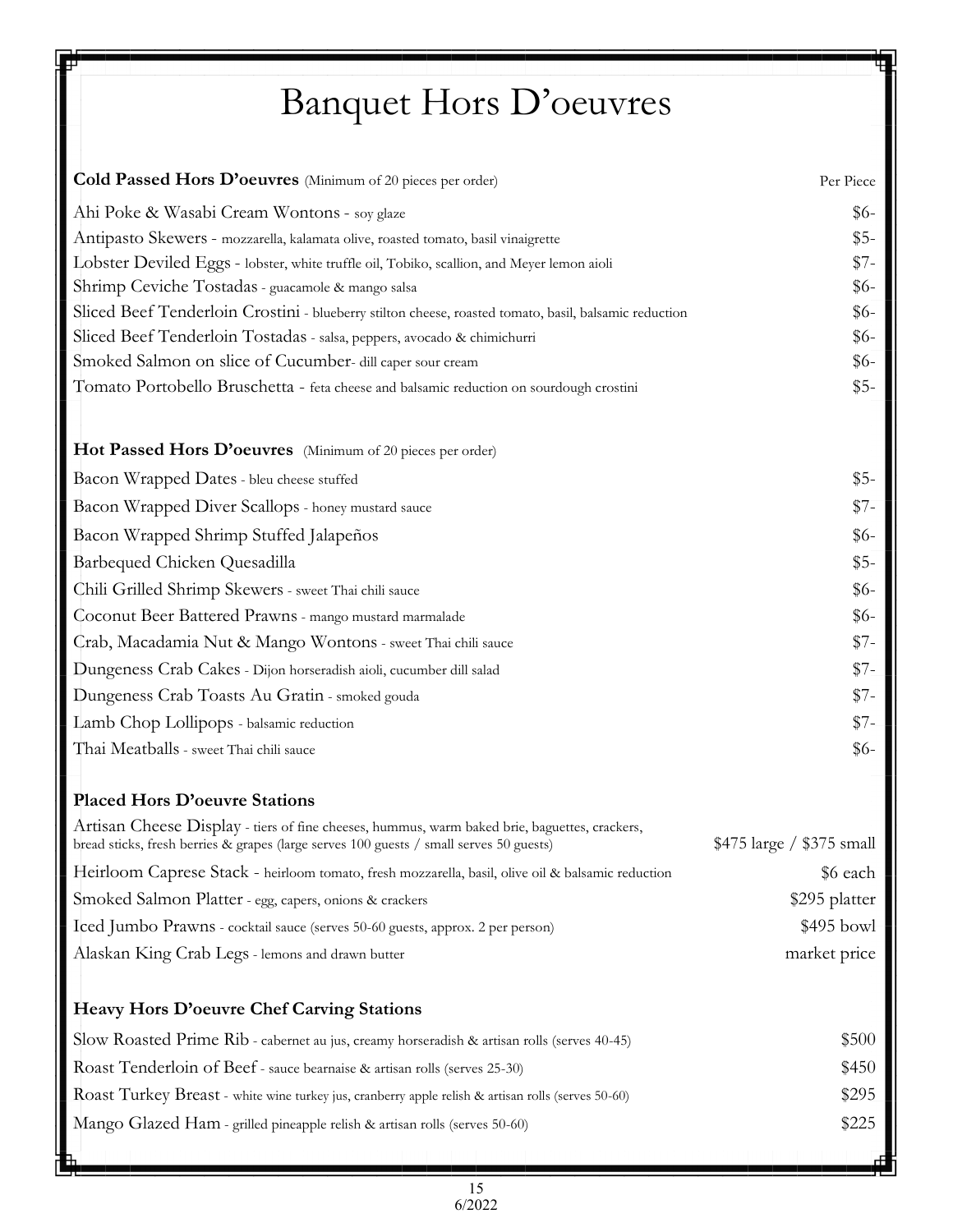**Desserts** 

(Minimum of 20 pieces per order - may be served at a station or family-style at dining tables)3 for \$12

Coconut Macaroons Mini Crème Brulee Mini Fruit Tarts Mini Godiva Silk Torte Cheesecake Bites Cowboy Brownies Chocolate Chip Coconut Bars Lemon Bars Pecan Bars

Chocolate Dipped Strawberries

**Petite Desserts a la Carte** 

### **Gar Woods Plated Desserts**

Warm Chocolate Croissant Bread Pudding- Hoch's Family vanilla bean ice cream, Hershey's hot fudge, crème anglaise

White Chocolate Snickers Cheesecake- graham cracker crust, Hershey's hot fudge & Snickers bar sprinkles Godiva Silk Torte- Callebaut Belgian chocolate, graham cracker crust, toasted hazelnut, Grand Marnier raspberry compote

Mocha Crunch Ice Cream Cake- Hoch's Family Creamery chocolate & coffee ice cream, Oreo crust, Hershey's hot fudge & Skor bar sprinkles

Deep Fried Oreos - a la mode

Hoch's Family Creamery Vanilla Bean Ice Cream - with fresh berries

Assorted Display - 3 pieces per person (chef's choice or select your favorites)

Hoch's Family Creamery Peppermint Stick Ice Cream

# Add Some Fun!

**Wet Woody**® **Bar** - Unique and interactive - add a Wet Woody® Bar with different rum floats to your cocktail hour- the perfect ice breaker and way to incorporate our world famous signature drink! Have fun with the names as the Woodys get *stiffer*… (we'll have descriptive tent cards for each Wet Woody® based on the float- or keep it PG with just the rum names.) Wet Woodys® will be delivered to your bartender without the rum floats and guests then select their rum of choice.



**Mai Tai Bar** - We are proud to be the first restaurant licensed to offer two of Trader Vic's® Mai Tais - original Trader Vic's® and the 1944 Old Way. The best Mai Tai in the world - a memorable way to start your one-of-a-kind celebration!

**Bloody Mary Bar** - We'll deliver the vodka on ice, guests build their own Bloody Marys from a selection of ingredients - great with brunch!

**Late Night Appetizers** - Late wedding? Need to spend a little more? We've got you covered with delicious snacks served during dancing to go with all of those Wet Woodys®!

**Late Night Deep Fried Oreo's**– Deep fried Oreo beignets with powdered sugar, served with apple-cider sabayon– available tray passed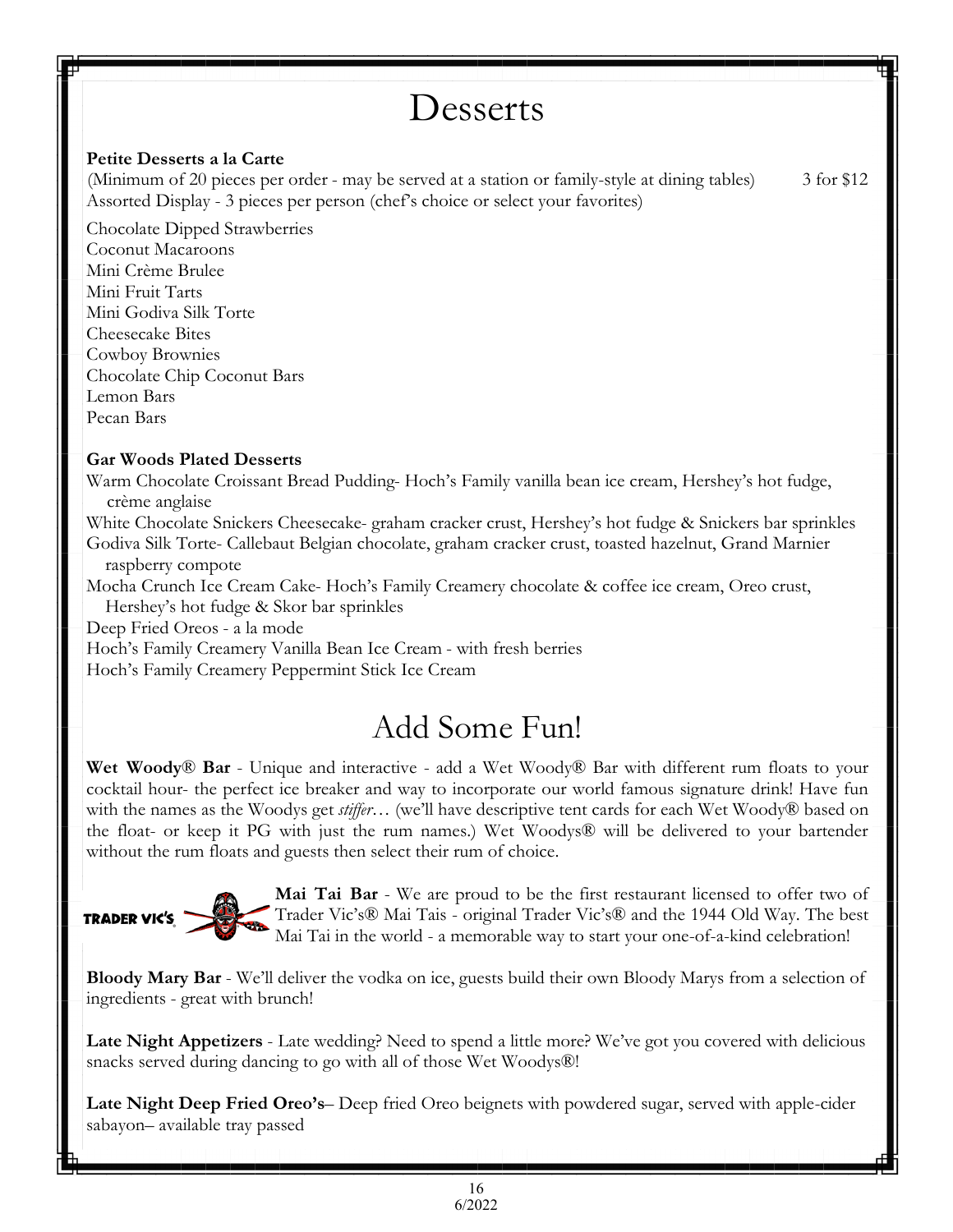# Wine List

#### **Champagne**

| NV Prosecco La Marca (Italy)                    | 38-    |
|-------------------------------------------------|--------|
| NV Brut Mumm (Napa)                             | 45-    |
| NV Blanc de Noirs Domaine Chandon (Carneros)    | 49-    |
| NV Brut Rose Scharffenberger (Mendocino)        | $57-$  |
| '18 Blanc de Blancs Schramsberg (Napa)          | 79-    |
| NV Brut Veuve Clicquot Yellow Label (Champagne) | 139-   |
| '13 Brut Perrier-Jouet Belle Epoque (Champagne) | 295-   |
| Chardonnay                                      |        |
| '19 Josh Cellars (California)                   | $40-$  |
| '19 Napa Cellars (Napa)                         | 42-    |
| '20 Wente Riva Ranch (Monterey)                 | 44-    |
| '20 Hanna (Russian River)                       | $47-$  |
| '19 MacRostie (Sonoma)                          | $49-$  |
| '19 Sonoma Cutrer (Russian River)               | $52 -$ |
| '18 Patz & Hall (Sonoma)                        | $62 -$ |
| '19 Lloyd (Carneros)                            | 67-    |
| '19 Flowers (Sonoma)                            | $71 -$ |
| '20 Frank Family (Napa)                         | $75 -$ |
| '20 Rombauer (Carneros)                         | $82 -$ |
| '18 Jayson Pahlmeyer (Napa)                     | $92 -$ |
| Fume & Sauvignon Blanc                          |        |
| '20 Ferrari-Carano (Sonoma)                     | $41 -$ |
| '21 Kim Crawford (Marlborough)                  | 45-    |
| '20 Stag's Leap (Napa)                          | $54-$  |
| '20 Duckhorn (Napa)                             | $58-$  |
| '20 Unshackled Prisoner (California)            | $62 -$ |
| <b>Lighter Wines</b>                            |        |
| '21 Pinot Grigio Ferrari-Carano (Sonoma)        | 40-    |
| '19 Pinot Gris King Estate (Willamette Valley)  | $42 -$ |

|        |  |      |  | '20 Chenin Viognier Pine Ridge (California) |  |  |  |
|--------|--|------|--|---------------------------------------------|--|--|--|
| $\sim$ |  | . ni |  |                                             |  |  |  |

'20 Pinot Noir Blanc Belle Glos (Sonoma) '20 Rose' Whispering Angel (Cotes de Provence)

#### **Bigger Reds**

| '18 <i>Petite Syrah</i> Girard (Napa)              | 62-     |
|----------------------------------------------------|---------|
| '18 DuMOL Wild Mountainside Syrah (Russian River)  | $102 -$ |
| '18 Sangiovese Ferrari-Carano Siena (Sonoma)       | $51 -$  |
| '19 Zinfandel Blend The Prisoner (Napa)            | 82-     |
| '16 Meritage Rodney Strong Symmetry (Alex. Valley) | $92 -$  |
|                                                    |         |

#### **Cabernet**

| '19 Josh Cellars (California)                         | $40-$   |
|-------------------------------------------------------|---------|
| '19 William Hill (North Coast)                        | $48-$   |
| '20 Daou (Paso Robles)                                | $54-$   |
| '18 Francis Coppola Director's Cut (Alexander Valley) | $58-$   |
| '19 Robert Mondavi (Napa)                             | $62 -$  |
| '20 Mt. Veeder (Napa)                                 | $70-$   |
| '18 Trefethen (Napa)                                  | $75-$   |
| '18 Pine Ridge (Napa)                                 | 82-     |
| '17 Jordan (Alexander Valley)                         | $102 -$ |
| '18 Stag's Leap Wine Cellars Artemis (Napa)           | $111 -$ |
| '18 Duckhorn (Napa)                                   | $131 -$ |
| '19 Joseph Phelps (Napa)                              | $141 -$ |
| '17 Silver Oak Cellars (Alexander Valley)             | $152 -$ |
| '19 Caymus (Napa)                                     | 192-    |
| Merlot                                                |         |
| '19 Rutherford Hill (Napa)                            | $57-$   |
| '17 Whitehall Lane (Napa)                             | $59-$   |
| '18 Duckhorn (Napa)                                   | $102 -$ |
| '18 Pride Mountain (Napa)                             | $110-$  |
| <b>Pinot Noir</b>                                     |         |
| '18 Meiomi (Monterey)                                 | 42-     |
| '18 Landmark (Monterey/Santa Barbara)                 | $49-$   |
| (20.5)                                                | E7      |

| '20 Boen (Russian River)                        | 57-    |
|-------------------------------------------------|--------|
| '18 Morgan 12 Clones (Santa Lucia Highlands)    | $62-$  |
| '18 Truckee River Tondre Vineyard (Santa Lucia) | $64-$  |
| '19 Frank Family (Carneros)                     | $72-$  |
| '20 Belle Glos Clark & Telephone (Santa Maria)  | $72-$  |
| '18 MacRostie (Wildcat Mountain)                | $87-$  |
| '19 Flowers (Sonoma)                            | $92 -$ |
| '18 Archery Summit (Dundee Hills)               | $97-$  |

#### **Zinfandel**

44- 48- 50-

| '19 Soban Rocky Top (Amador) | 42.- |
|------------------------------|------|
| '18 Saldo (California)       | 47-  |
| '18 Girard Old Vine (Napa)   | 52-  |
| '18 Frank Family (Napa)      | 62-  |
| '19 Rombauer (California)    | 82-  |
|                              |      |

### **Bigger Reds**

| '18 <i>Meritage</i> Girard <i>Artistry</i> (Napa)        | $92 -$ |
|----------------------------------------------------------|--------|
| '17 Meritage Franciscan Magnificat (Napa)                | 84-    |
| '17 Meritage Justin Justification (Paso Robles)          | 138-   |
| '18 Cabernet Stag's Leap Wine Cellars SLV (Napa)         | $263-$ |
| '18 <i>Meritage</i> Joseph Phelps <i>Insignia</i> (Napa) | 438-   |
|                                                          |        |

We attempt to display the current vintages of all the wines on our list. However, due to the various release dates of vintages, we ask that you request date verification if you desire a specific vintage. Upon prior restaurant approval, you may be allowed to bring a special bottle of wine to your event. A corkage fee of \$20 will be charged on each 750 ml bottle or smaller. Limit one bottle/party.

> 17 6/2022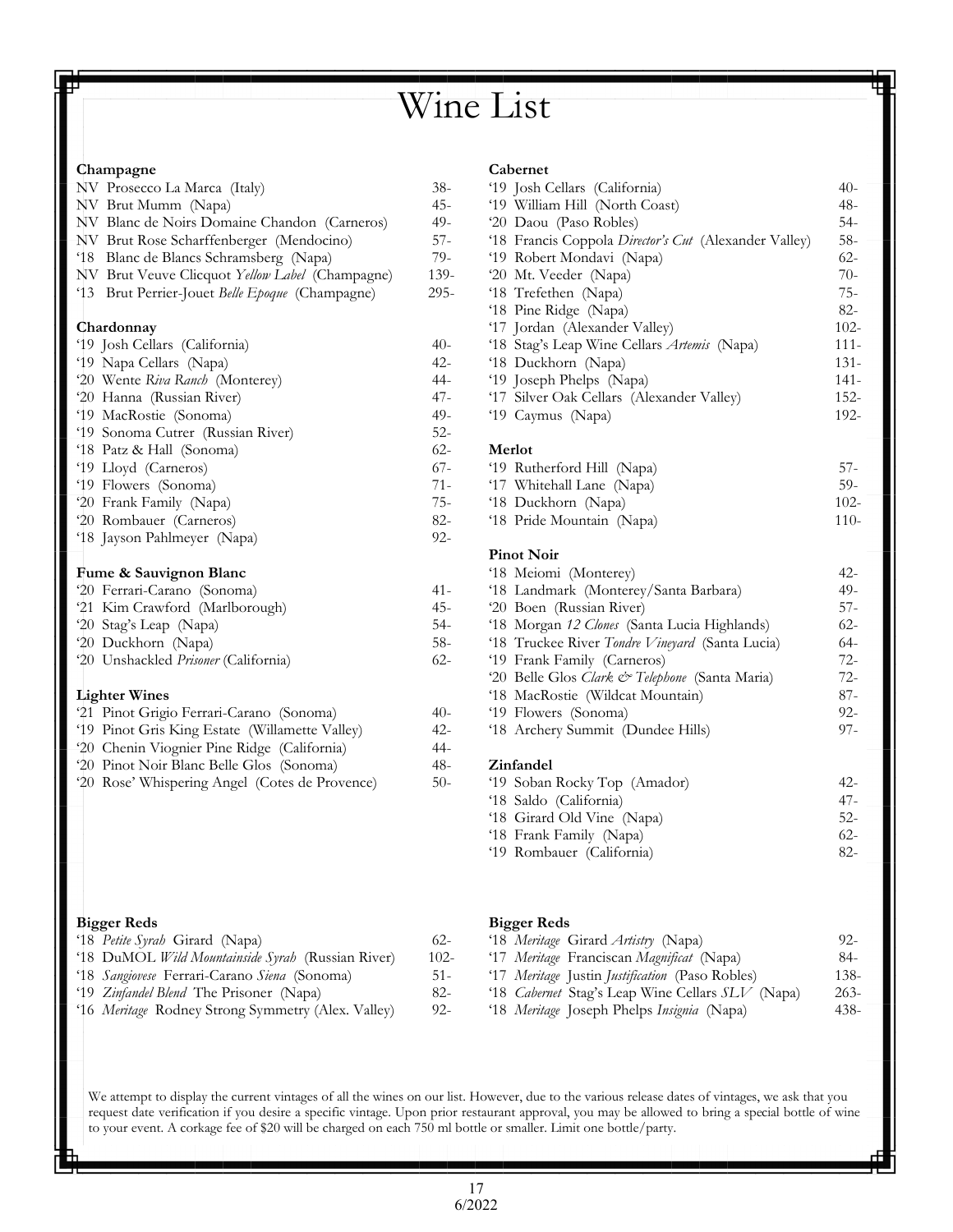# Bar List

| <b>Liquors and Prices</b>                                                     |                    |
|-------------------------------------------------------------------------------|--------------------|
| Well Drinks                                                                   | \$10.00            |
| Call Drinks & Blended (Including Irish,                                       | \$12.00            |
| Brandy Coffee & Hot Toddy)                                                    |                    |
| Premium Drinks, Coffee Drinks, 2 Liq.                                         | \$13.00            |
| Wet Woody                                                                     | \$14.00            |
| Super Premium, Specialty & 3 Liquor<br>"Wet Woody Bar" - Specialty Wet Woodys | \$14.25            |
| with Premium Rum Floats                                                       | \$16.00            |
| Trader Vic's Mai Tai                                                          | \$15.25 & \$17.25  |
| Non-Alcoholic                                                                 |                    |
| Coffee                                                                        | \$5.75             |
| Sodas & Ice Tea - Refills Free                                                | \$5.75             |
| Fruit Juice Drink & Milk                                                      | \$5.75             |
| Root Beer Floats                                                              | \$12.00            |
| Virgins                                                                       | \$9.75             |
| Smoothies                                                                     | \$12.90            |
| Espresso                                                                      | \$6.75             |
| Double Espresso                                                               |                    |
|                                                                               | \$9.25             |
| Cappuccino, Latte & Mocha                                                     | \$7.75             |
| Double Cappuccino, Latte & Mocha                                              | \$10.25            |
| Spiked (Liquor) Cappuccino                                                    | \$13.75            |
| <b>Brunch</b>                                                                 |                    |
| Spritzers, Wine Coolers & Kier                                                | \$18.00            |
| Mimosa (with Mumm 187 ml)                                                     | \$17.75            |
| Glass of Champagne (187 ml)                                                   |                    |
| Champagne Cocktail (w/ Mumm)                                                  | \$17.00<br>\$17.75 |
|                                                                               |                    |
| <b>House Wines</b>                                                            |                    |
| Josh Cellars Chardonnay                                                       | Glass \$14.00      |
|                                                                               | Bottle \$40.00     |
| Josh Cellars Cabernet                                                         | Glass \$14.00      |
|                                                                               | Bottle \$40.00     |
| Draft Beer                                                                    | 25 oz 16 oz        |
| Seasonal Head                                                                 | \$12.75 \$9.75     |
| Gar Woods Mahogany Ale (Drake's Amber)                                        | \$12.75 \$9.75     |
|                                                                               |                    |
| Revision IPA                                                                  | \$12.75 \$9.75     |
| Deschutes Fresh Squeezed IPA                                                  | \$12.75 \$9.75     |
| Kona Big Wave Golden Ale                                                      | \$12.75 \$9.75     |
| Coors Light                                                                   | \$11.75 \$8.75     |
| <b>Bottled</b>                                                                |                    |
| Budweiser                                                                     | \$8.75             |
| <b>Bud Light</b>                                                              | \$8.75             |
| Blue Moon Belgian White                                                       | \$9.75             |
| 805 Blonde Ale                                                                | \$9.75             |
| Stella Artois                                                                 |                    |
|                                                                               | \$9.75             |
| Corona                                                                        | \$9.75             |
| Corona Light                                                                  | \$9.75             |
| Guinness Pub Draft Can - 14.9 oz                                              | \$11.75            |
| Black & Tan - 25 oz.                                                          | \$11.75            |

#### **Waters & Non-Alcoholic**

O'Douls Amber N/A Pellegrino - 500ml / Litre Voss Still - 375 ml / 800 ml Red Bull & Sugar Free Red Bull

#### **10.00 Well**

Vodka Gin Bourbon Scotch Rum Tequila Brandy Vermouth

# **\$12.00 Call**

Whiskey/Bourbon

Scotch Gin Vodka

Rum

Tequila

Irish Whiskey

\$8.75 \$8.75/\$10.75 \$8.75/\$10.75 \$7.75

Skyy Seagram's Jim Beam Lauder's Conch Republic Sauza Blue Korbel Martini & Rossi Canadian Club Early Times Jack Daniels Seagrams 7 Southern Comfort Cutty Sark Beefeaters Smirnoff Tito's Bacardi Light Bacardi Limon Bacardi Select Captain Morgan Cruzan Black Strap Gossling's Black Seal 80 Kraken Black Spiced Malibu Malibu Black Mount Gay Sailor Jerry Sammy Hagar Red Head El Mayor Reposado F.I.T. (Fruit Infused Tequila)-seasonal Bushmills Jameson Tellamore Dew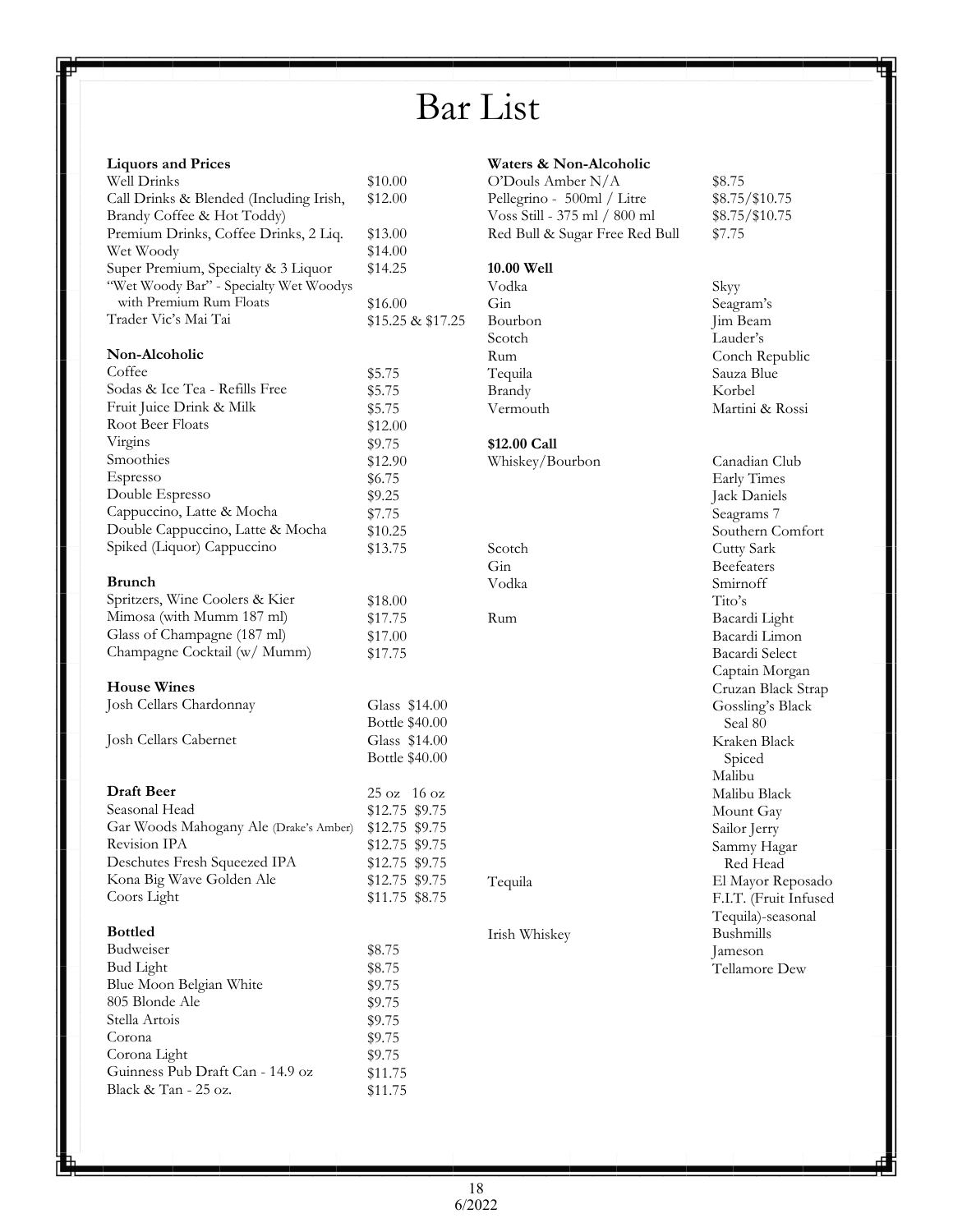| \$12.00 Call    |                                     | Scotch                          | Dewar's                       |
|-----------------|-------------------------------------|---------------------------------|-------------------------------|
| Aperitif        | Dubonnet Red                        |                                 | $\lceil \& \mathrm{B} \rceil$ |
| Cordials        | Apple Sour Schnapps                 |                                 | Johnnie Walker Red            |
|                 | Blue Curacao                        | Tequila                         | Cabo Wabo Blanco              |
|                 | <b>Butterscotch Schnapps</b>        |                                 | Cazadores Blanco              |
|                 | Creme de Cassis                     |                                 | Sauza Hornitos                |
|                 | Creme de Cocoa - White & Brown      |                                 | Reposoado                     |
|                 | Creme de Menthe - White & Green     | \$14.25 Super Premium           |                               |
|                 | Peach Schnapps                      | Whiskey/Bourbon                 | Crown Royal                   |
|                 | Peppermint Schnapps                 |                                 | Knob Creek                    |
|                 | Orange Curacao                      |                                 | Woodford Reserve              |
|                 | Sloe Gin                            | Vodka                           | Belvedere                     |
|                 | Triple Sec                          |                                 | Chopin                        |
| Liqueurs        | Fernet-Branca                       |                                 | Grey Goose                    |
|                 | Fireball Whiskey                    |                                 | Grey Goose L'Orange           |
|                 | Jagermeister                        |                                 | Ketel One                     |
|                 | Kahlua                              |                                 | Ketel One Citroen             |
|                 | Pernod                              | Gin                             | Bombay Sapphire               |
|                 | Patron Citronge                     |                                 | Hendrick's                    |
| \$13.00Premium  |                                     |                                 | Tanqueray 10                  |
| Whiskey/Bourbon | <b>Bulleit Bourbon</b>              | Rum                             | Flor de Cana 18 Year          |
|                 | <b>Bulleit Rye</b>                  | Scotch                          | Chivas Regal                  |
|                 | Maker's Mark                        |                                 | Glenlivet                     |
|                 | Seagrams VO                         |                                 | Johnnie Walker Black          |
|                 | Wild Turkey                         |                                 | Laphroaig 10 Year             |
| Aperitif        | Campari                             | Tequila                         | Casamigos Blanco              |
| Rum             | Cruzan Single Barrel                |                                 | Cazadores Reposado            |
|                 | Gosling's Black Seal 151            |                                 | Corralejo Reposado            |
|                 | Myers's Dark                        |                                 | Partida Blanco                |
|                 | Papa Pilar Blonde                   |                                 | B & B                         |
|                 | Pusser's                            | Liqueurs                        | Chambord                      |
|                 |                                     |                                 | Cointreau                     |
|                 | Pyrat XO                            |                                 |                               |
|                 | Trader Vic's 151                    |                                 | Drambuie                      |
|                 | Trader Vic's Royal Amber            |                                 | Grand Marnier                 |
|                 | Trader Vic's Private Selection Dark | Port                            | Cockburn's Special            |
| Gin             | Bombay                              |                                 | Reserve Port                  |
|                 | Tanqueray                           | Cognacs                         | Courvoisier                   |
| Vodka           | Absolut                             |                                 | Hennessy VS                   |
|                 | Absolut Citron                      |                                 |                               |
|                 | Absolut Peppar                      | <b>Specialty Spirits</b>        |                               |
|                 | Absolut Vanilia                     | Blanton's Single Barrel Bourbon | \$15.00                       |
|                 | Effen                               | Casamigos Reposado              | \$15.00                       |
|                 | Effen Cherry Black                  | El Dorado 15 Year Old Rum       | \$15.00                       |
|                 | Effen Cucumber                      | Fonseca 2000 L.B. Vintage Port  | \$15.00                       |
|                 | Hangar One                          | Herradura Anejo                 | \$15.00                       |
|                 | Stolichnaya 80                      | Scorpion Mezcal                 | \$15.00                       |
|                 | Stolichnaya Razberi                 | Don Julio Anejo                 | \$18.00                       |
|                 | Tahoe Blue                          | Cazadores Anejo                 | \$18.00                       |
| Liqueurs        | Amaretto Di Saronno                 | Oban 14 Year Old                | \$18.00                       |
|                 | Frangelico                          | Remy VSOP                       | \$18.00                       |
|                 | Galliano                            | Partida Reposado                | \$18.00                       |
|                 | Godiva Chocolate                    | Macallan 12 Year Old            | \$20.00                       |
|                 | Goldschlager                        | Graham's 10 Year Tawny Port     | \$20.25                       |
|                 | Midori                              | Clase Azul Plata                | \$26.00                       |
|                 | Patron XO                           | Graham's 2000 Vintage Port      | \$27.25                       |
|                 | Rumple Minze                        | Lagavulin 16 Year Old Scotch    | \$27.00                       |
|                 | Saint Brendan's                     | Clase Azul Reposado             | \$34.00                       |
|                 | Sambuca                             | Don Julio 1942 Anejo            | \$39.00                       |
|                 | St. Germain                         | Macallan 18 Year Old Scotch     | \$52.00                       |
|                 | Tia Maria                           | Gran Patron Piedra              | \$82.00                       |
|                 | Tuaca                               | Clase Azul Ultra                | \$260.00                      |
|                 |                                     |                                 |                               |

F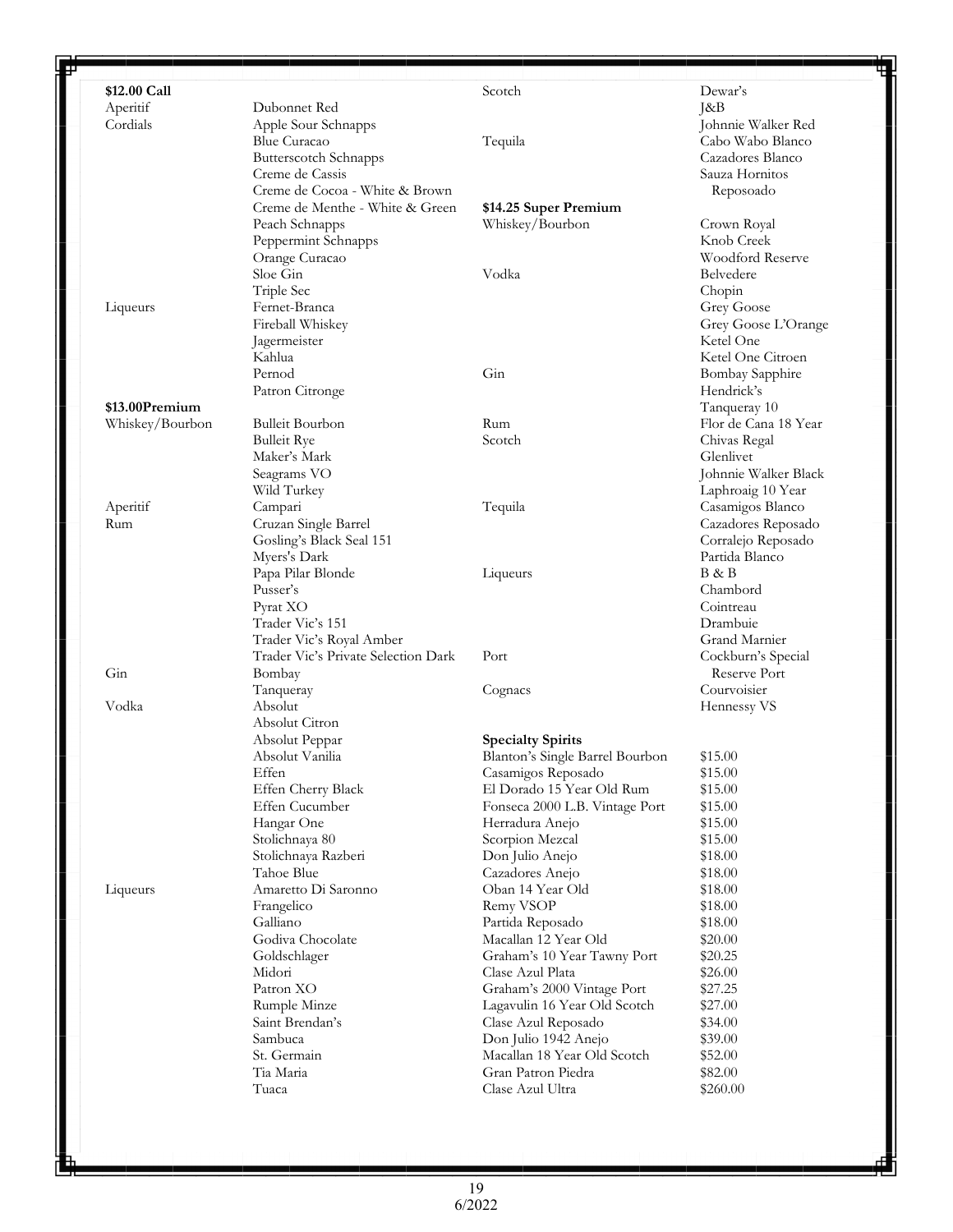# General Policies

#### **Contracts**

A confirmation letter, contract & event order must be signed upon receipt of deposit. A revised, signed event order must accompany all changes. Please read the event order carefully. In addition a final completed event order confirming food, beverage, attendance, rentals, set up & rates must be signed prior to the event. All events will be subject to one master bill. Final payment is due at the conclusion of your event. Business and personal checks are not accepted for final payment. We accept MC, Visa, Discover, Certified Funds & Cash. Unless a specific room is guaranteed with a minimum, Gar Woods reserves the right to move your event from one room to another, including the downstairs dining area, for any reason. You will be notified 10 days in advance of any changes affecting your event location.

#### **Deposits & Liquidated Damages**

All deposits, including fees to close the restaurant, are non-refundable. All deposits received upon signing the confirmation letter & contract described above, shall be subject to the liquidated damages clause herein after described. All deposits are based on an estimate of total charges including tax and gratuity.

| 1st Deposit: | 25% due upon booking                  |
|--------------|---------------------------------------|
| 2nd Deposit: | $25\%$ due 60 days prior to the event |
| 3rd Deposit: | 25% due 30 days prior to the event*   |

\*The 3rd deposit shall bring the total of all deposits to 75% of the actual estimated cost of the event, which may differ from the original estimate. If a party is booked within 30 days of the event date, a 75% deposit is due upon booking. All deposits upon receipt by the restaurant are subject to liquidated damages as follows. Contracting client agrees that if it breaches this Contract by cancelation of any event, it will be impractical or extremely difficult for the restaurant to determine the damages that it will sustain. It is therefore agreed that in the event of such breach & cancellation by contracting Client, the restaurant shall retain the amount of its deposit as of the date of cancelation.

#### **Gratuities & Taxes**

A 22% service charge will be added to all food, beverage, fees & any services provided or contracted by the restaurant. Taxes will be added to all charges, including service charges, as required by the California State Board of Equalization.

#### **Guarantees**

The minimum number of people attending must be guaranteed 7 days prior to the event. The actual number of attendees may exceed the guaranteed number by 5% if notice of increase is received by the restaurant no less than 48 hours before the scheduled event start time, but may not be decreased. Should the number of attendees exceed 5%, the restaurant has the right to revise the event order/contract as necessary to accommodate the guests. Such revision may include additional charges per the number of attendees exceeding 5% in accordance with the Rates & Additional Charges set forth in this banquet packet.

#### **Food & Beverage**

Food (with the exclusion of cakes), liquor, beer & wine must be purchased from the restaurant only. Menus prices are subject to change up to 30 days prior to your event. If menu is selected within 30 days, groups will be charged restaurant prices currently in effect at the time of event. Beverage prices are subject to change at any time and without notice. Children 10 and under attending events serving buffets will be charged one half of the advertised buffet price. Prepared buffet food may not be taken from the premises. Special pricing must be confirmed through our Group Sales Manager 30 days prior to your event. Banquet information, menu items and prices may change at least twice a year, generally June and December. Quotes for parties are held for 7 days. Upon prior restaurant approval, you may be allowed to bring a special bottle of wine to your event. A corkage fee of \$20 will be charged on each 750 ml bottle or smaller. Limit one bottle per party.

#### **Menu Selection**

Groups of 25 or more & groups seated upstairs may be required to select a customized menu. No prior meal counts need to be given ahead of time so guests may make their selections on the day of the event. Special orders must be finalized 30 days prior to event date. Menus must be selected 14 days prior to event date.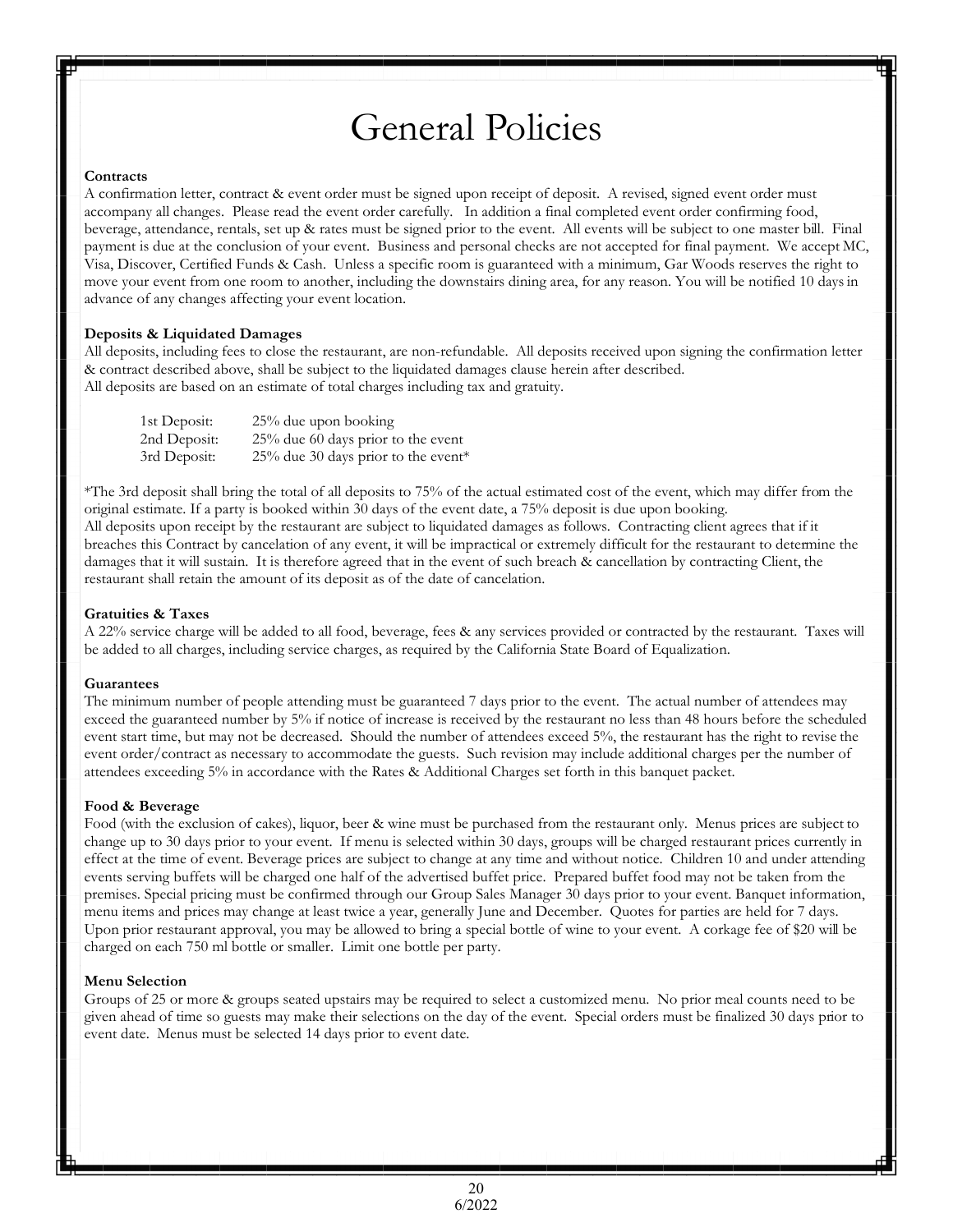# General Policies

(continued)

#### **Damage**

The contracted client is responsible for the conduct of their guests and agrees to pay the restaurant any and all damages arising from the occupancy & the use of the restaurant facilities by the client, client contractors, guests & any person(s) present at the function. Payment for such damages shall be due immediately upon receipt of the restaurant invoice detailing repair costs. The restaurant will not assume responsibility for lost or damaged property left in the restaurant before, during or following the event. Any damages or injuries claimed by the Contracting Client &/or attendees not reported within 72 hours of the conclusion of the event shall be waived by contracting Client.

#### **Signs & Decorations**

Minimal approved signage is permitted. Signs should be freestanding or on an easel. No tacks, nails or staples may be used to affix signs or decorations to woodwork or windows. Confetti, bird seed and rice are not allowed within the restaurant or on adjoining properties.

#### **Performance**

In the event that the restaurant cannot perform according to the contract signed due to circumstances beyond its control or other acts of God, all deposits or other monies paid may be applied to a future date agreed upon by the restaurant & client, not to exceed one year of the original date. Alternatively, all deposits may be returned upon termination of this contract by client due to the restaurant's inability to perform beyond its control. The right to terminate this contract without liability pursuant to this paragraph is conditioned upon delivery of written notice to the restaurant by client setting forth the basis for such termination as soon as reasonably practical, but in no event longer than ten (10) days after learning of such basis. Restaurant reserves the right to return the monies upon receipt of insurance proceeds, if any. In the event that the customer cannot perform according to the signed contract for any reason, all deposits & monies paid will be subject to the liquidated damages provision above.

#### **Disclosures**

- Gar Woods does not have air conditioning. Occasionally, Lake Tahoe experiences unseasonably warm weather.
- Gar Woods does not have handicap access to the second level (the Caliente Room and Riva Room).
- The beach and lawn areas used for ceremonies and certain outdoor functions are not owned by Gar Woods and these areas are generally left in their natural state. Gar Woods does not represent or guarantee their condition or appearance as it varies with the time of year, weather and usage.
- Pets are not allowed in the restaurant or on the deck, other than service dogs.
- California law prohibits smoking on the restaurant premises, including the outdoor patios and balconies.
- California liquor laws and our California liquor license do not allow alcohol to be purchased from an outside establishment and consumed on Gar Woods' property. If alcohol not purchased through Gar Woods is consumed on Gar Woods' property, Gar Woods has the right to confiscate the unauthorized alcohol and charge the house price for the amount consumed.
- Gar Woods has a noise ordinance set in place by Placer County and has the right to manage the volume of event music. Any music provided by guests shall comply with our noise restrictions.
- In most cases we offer a one-and-a-half to two hour window before the start of an event to decorate. The room(s) may be occupied during the day prior to evening events. Please keep this in mind when planning and coordinating with vendors.
- Gar Woods is not responsible for outside rentals, including custom linens, china, glassware or flatware brought into the restaurant. Please plan to collect those items prior to leaving the premises.
- Guests may order- and this restaurant serves- some raw or undercooked meats, poultry, seafood, shellfish, eggs and/or other menu items, beverages or specials. These items or ingredients may increase your RISK of foodborne illness, especially if you have certain medical conditions. Please be responsible and let your server and the management know if you have any food or beverage allergies or known conditions that may be affected by consuming undercooked ingredients.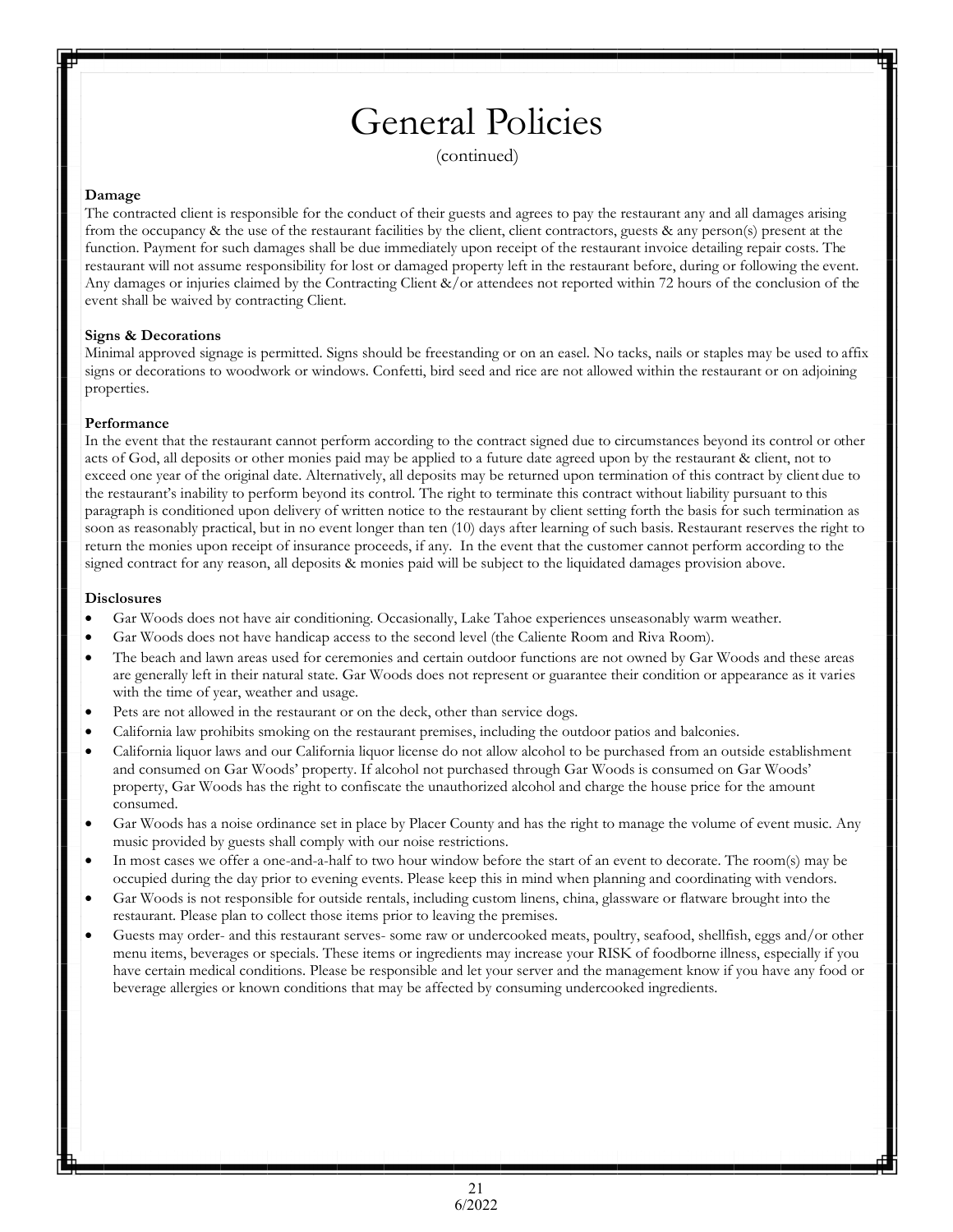# Rates and Additional Charges

| <b>Wedding Fees</b>                                                                                                        |                                                        |                      |
|----------------------------------------------------------------------------------------------------------------------------|--------------------------------------------------------|----------------------|
| Ceremony Fee                                                                                                               | \$1,000 (up to 50 persons), \$20/each additional guest |                      |
| Use of ceremony site (lawn, beach, restaurant), set-up & break-down of chairs, maintenance of grounds<br>٠                 |                                                        |                      |
| Ceremony fee does not apply to the room minimum or include other outside services<br>$\bullet$                             |                                                        |                      |
| Set-up fees may apply for custom arrangements, outside rentals, etc.<br>٠                                                  |                                                        |                      |
| Reception Fee                                                                                                              |                                                        | \$20/person          |
| Reception room set-up, table preparation, linens, cake service                                                             |                                                        |                      |
| Dance Floor Fee                                                                                                            |                                                        | \$600                |
| <b>Other Charges</b>                                                                                                       |                                                        |                      |
| Bartender Fee (Upstairs Wine & Beer Bar, Wet Woody Bar, Trader Vic's Mai Tai Bar)                                          |                                                        | Inquire              |
| $A/V$ Equipment                                                                                                            |                                                        |                      |
| Cordless mic, smart TV/DVD player, and use of sound system (amp & speakers) for playlist music                             |                                                        | \$100/item           |
| Meeting Room Fee - 4 hour minimum                                                                                          |                                                        | \$100/hour           |
| Coffee/Hot Tea Station                                                                                                     |                                                        | $\frac{\sqrt{6}}{2}$ |
| Linen-A fee will be assessed when standard or custom linen is desired (except weddings paying the reception fee)           |                                                        | \$10/table           |
| Cake Fee - Outside cake/dessert fee (except weddings paying the reception fee)                                             |                                                        | \$5/person           |
| Outside Rentals - All rental items scheduled through the restaurant will be assessed at $cost + 22\%$ service charge & tax |                                                        |                      |
|                                                                                                                            |                                                        |                      |

Fees may apply for custom arrangements scheduled by client

#### **Room Minimums, Capacities & Closure Fees**

Food & beverage minimums apply for the use of either of our upstairs private rooms or closing of the restaurant, and may be increased on holidays or holiday weekends\*. Any changes to the posted minimum will be stated on the contract. All fees and charges apply toward the minimum except ceremony fees, restaurant closure fees, service charge and tax. Failure to meet the minimum will result in a minimum fee. The restaurant does not allow food, beverage, merchandise, gift certificates or any other item to be removed from the premises as compensation towards minimums.

| Special Event Minimums * | <b>Caliente Room</b><br>seated capacity 50 | Riva Room<br>seated capacity 100 | <b>Both Rooms (Entire 2nd Floor)</b><br>seated capacity 160 |
|--------------------------|--------------------------------------------|----------------------------------|-------------------------------------------------------------|
| Friday & Saturday Night  | \$4.300                                    | \$8,700                          | \$13,000                                                    |
| Sunday - Thursday Night  | \$3,500                                    | \$5,500                          | \$9,000                                                     |

**Restaurant Closure:** The Entire Restaurant can accommodate 400 guests when using the deck**.** A one time, non-refundable fee of \$2,000.00 is assessed in addition to our normal charges to reserve and close the entire restaurant during the day or evening. **Minimums shall be determined for each restaurant closure specific to the date.**

**\* Different room minimums shall apply for Major Holidays & Peak Season Events** including, but not limited to: Martin Luther King Weekend, Super Bowl Sunday, Valentine's Day, President's Day Weekend, Easter Sunday, Mother's Day, Memorial Day Weekend, Father's Day, July 4th Weekend, Labor Day Weekend, Thanksgiving, and Christmas Week through New Year's Day.

All events include the onsite supervision provided by our group coordinator and/or management staff. For special requests or services not provided, kindly refer to our list of qualified professionals on page 24.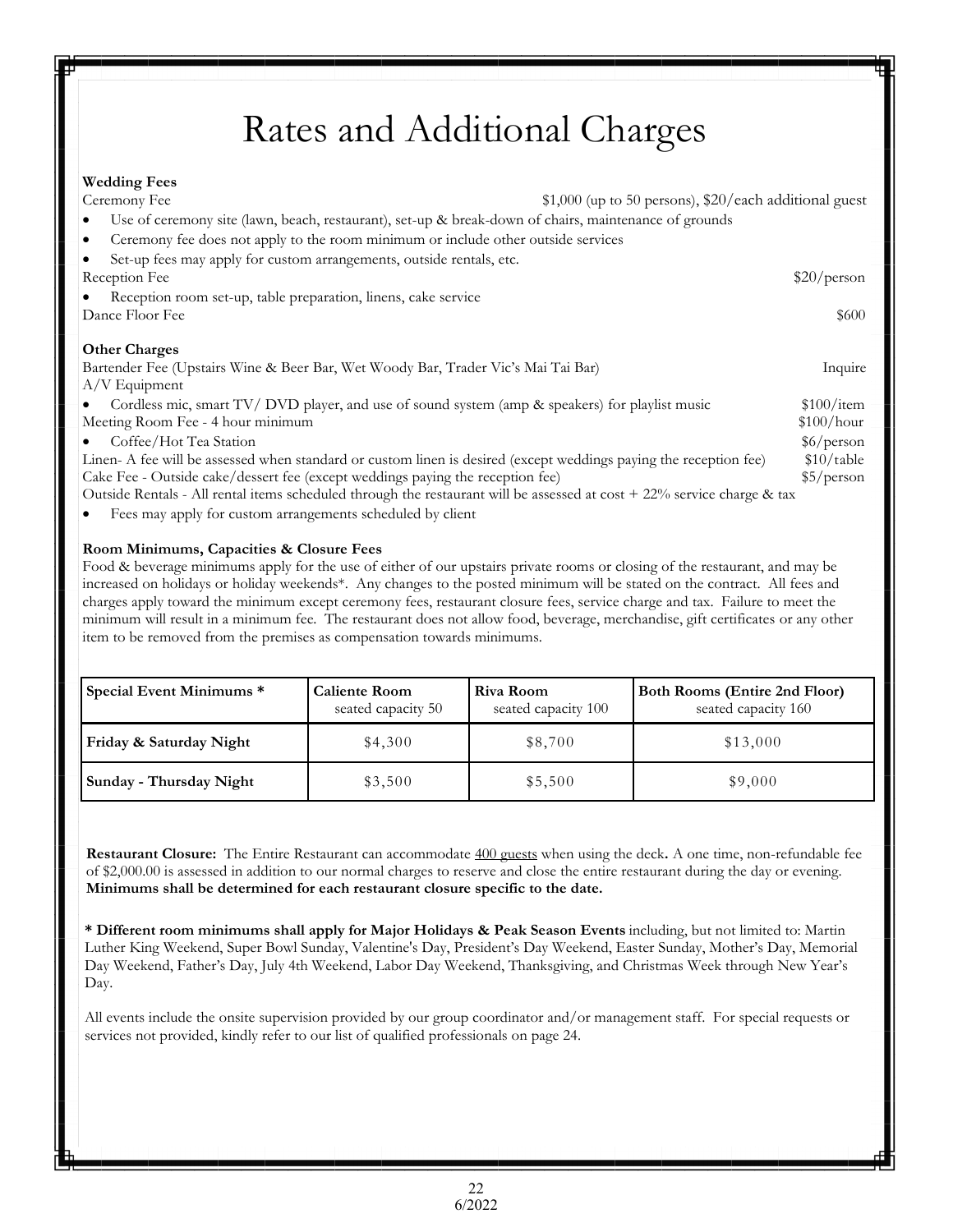# Directions To Gar Woods

Physical Address: 5000 North Lake Blvd. Carnelian Bay, CA 96140

Mailing Address: P.O. Box 1133 Carnelian Bay, CA 96140

Phone: 530-546-3366

Special Events Email: groupsales@garwoods.com

General E-mail: onthewater@ garwoods.com

Website: www.garwoods.com



From:

- Tahoe City Go 6 miles East on Hwy 28 (North Lake Blvd.) Gar Woods is located on the lake side 100 yards West of Sierra Boat Co., in Carnelian Bay.
- Incline Village Go 8 miles West on Hwy 28 (North Lake Blvd.) through and past Kings Beach. Gar Woods is located on the lake side 100 yards West of Sierra Boat Co., in Carnelian Bay.
- San Francisco and Olympic Valley Take I-80 East to Truckee, go South on Hwy 89 to Tahoe City. Hwy 89 turns into Hwy 28 in Tahoe City. Go 6 miles East on Hwy 28 (North Lake Blvd.) Gar Woods is located on the lake side, 100 yards West of Sierra Boat Co., in Carnelian Bay.

South Lake Tahoe - (2 options)

- 1. Use Hwy 50 East to Hwy 28, turn left and go North 21 miles, through Incline Village and Kings Beach. Gar Woods is located on the lake side, 100 yards West of Sierra Boat Co., in Carnelian Bay.
- 2. Use Hwy 89 North (around Emerald Bay), turn East (right) at the "Y" in Tahoe City. Go 6 miles East, on Hwy 28 (North Lake Blvd.). Gar Woods is located on the lake side, 100 yards West of Sierra Boat Co., in Carnelian Bay.
- Reno, Truckee and Northstar Take I-80 West to exit 188. Take Hwy 267 South to Hwy 28 (North Lake Blvd.), turn right and go 3 miles West on Hwy 28. Gar Woods is located on the lake side, 100 yards West of Sierra Boat Co., in Carnelian Bay.